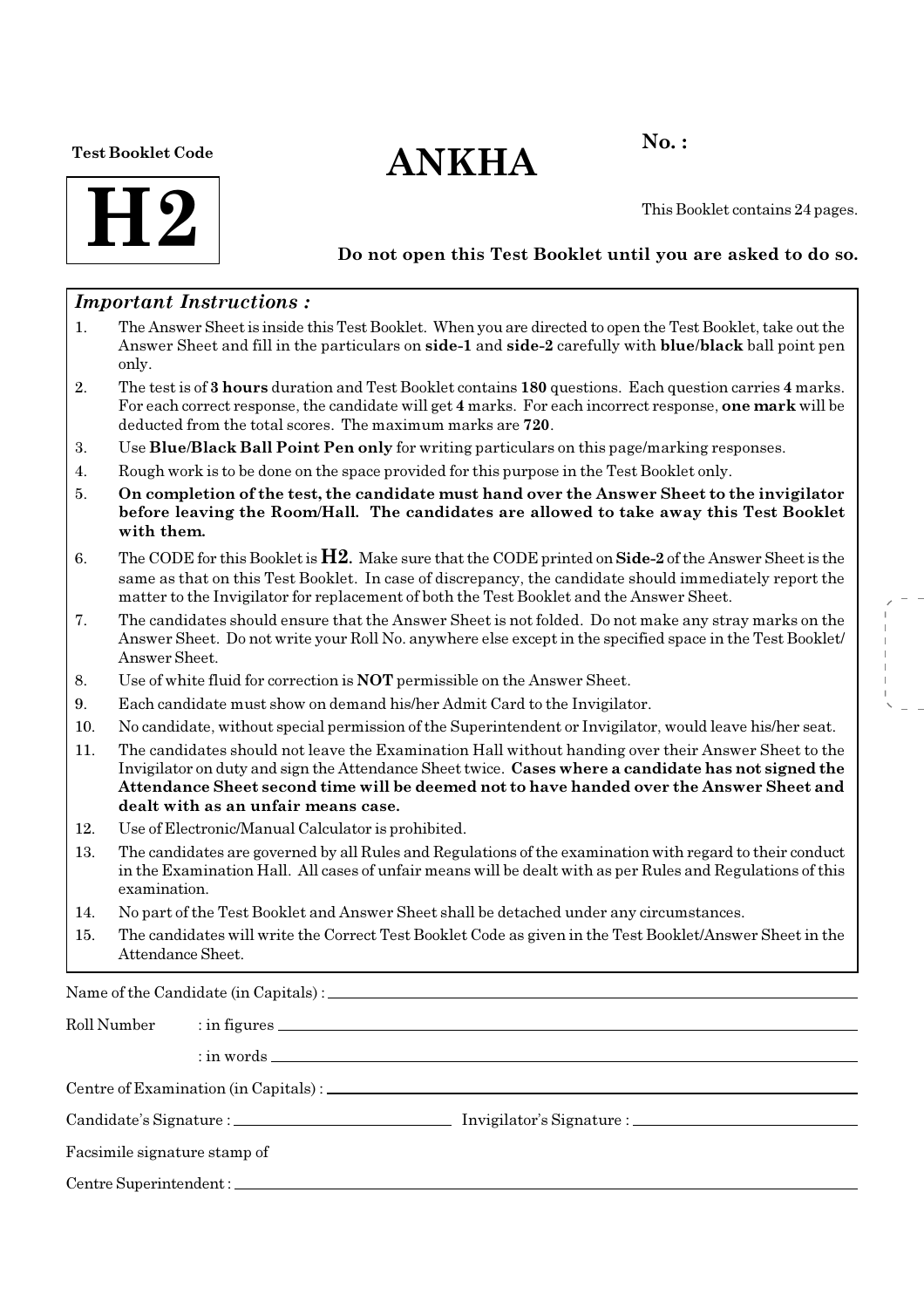- H<sub>2</sub> and  $\overline{2}$  2
- 1. The number of protons, neutrons and electrons in  $^{175}_{71}$ Lu, respectively, are:
	- (1) 175, 104 and 71
	- (2) 71, 104 and 71
	- (3) 104, 71 and 71
	- (4) 71, 71 and 104
- 2. The following metal ion activates many enzymes. participates in the oxidation of glucose to produce ATP and with Na, is responsible for the transmission of nerve signals.
	- (1) Potassium
	- (2) Iron
	- (3) Copper
	- (4) Calcium
- 3. Which of the following is not correct about carbon monoxide ?
	- (1) It is produced due to incomplete combustion.
	- (2) It forms carboxyhaemoglobin.
	- (3) It reduces oxygen carrying ability of blood.
	- (4) The carboxyhaemoglobin (haemoglobin bound to CO) is less stable than oxyhaemoglobin.
- 4. Which one of the followings has maximum number of atoms ?
	- (1)  $1 \text{ g of Li(s)}$  [Atomic mass of Li = 7]
	- (2) 1 g of Ag(s) [Atomic mass of Ag =  $108$ ]
	- (3) 1 g of  $Mg(s)$  [Atomic mass of  $Mg = 24$ ]
	- (4) 1 g of  $O_2(g)$  [Atomic mass of O = 16]
- 5. Paper chromatography is an example of :
	- (1) Column chromatography
	- (2) Adsorption chromatography
	- (3) Partition chromatography
	- (4) Thin layer chromatography
- 6. Which of the following is a natural polymer ?
	- (1) poly (Butadiene-acrylonitrile)
	- (2) cis-1,4-polyisoprene
	- (3) poly (Butadiene-styrene)
	- (4) polybutadiene
- 7. The mixture which shows positive deviation from Raoult's law is  $\cdot$ 
	- (1) Chloroethane+Bromoethane
	- (2) Ethanol+Acetone
	- (3) Benzene+Toluene
	- (4) Acetone+Chloroform
- 8. The calculated spin only magnetic moment of  $Cr^{2+}$ ion is :
	- (1) 2.84 BM
	- (2) 3.87 BM
	- (3) 4.90 BM
	- (4) 5.92 BM
- 9. A tertiary butyl carbocation is more stable than a secondary butyl carbocation because of which of the following ?
	- (1) Hyperconjugation
	- (2)  $-I$  effect of  $-CH_3$  groups
	- (3) + R effect of  $-CH_3$  groups
	- (4)  $-$ R effect of  $-$ CH<sub>3</sub> groups
- 10. The correct option for free expansion of an ideal gas under adiabatic condition is :
	- (1)  $q > 0$ ,  $\Delta T > 0$  and  $w > 0$
	- (2)  $q=0$ ,  $\Delta T=0$  and  $w=0$
	- (3)  $q = 0$ ,  $\Delta T < 0$  and  $w > 0$
	- (4)  $q < 0$ ,  $\Delta T = 0$  and  $w = 0$
- 11. Elimination reaction of 2-Bromo-pentane to form pent-2-ene is :
	- (a) β-Elimination reaction
	- (b) Follows Zaitsev rule
	- (c) Dehydrohalogenation reaction
	- (d) Dehydration reaction
	- $(1)$   $(a), (b), (d)$
	- $(2)$   $(a), (b), (c)$
	- $(3)$   $(a), (c), (d)$
	- $(4)$  (b), (c), (d)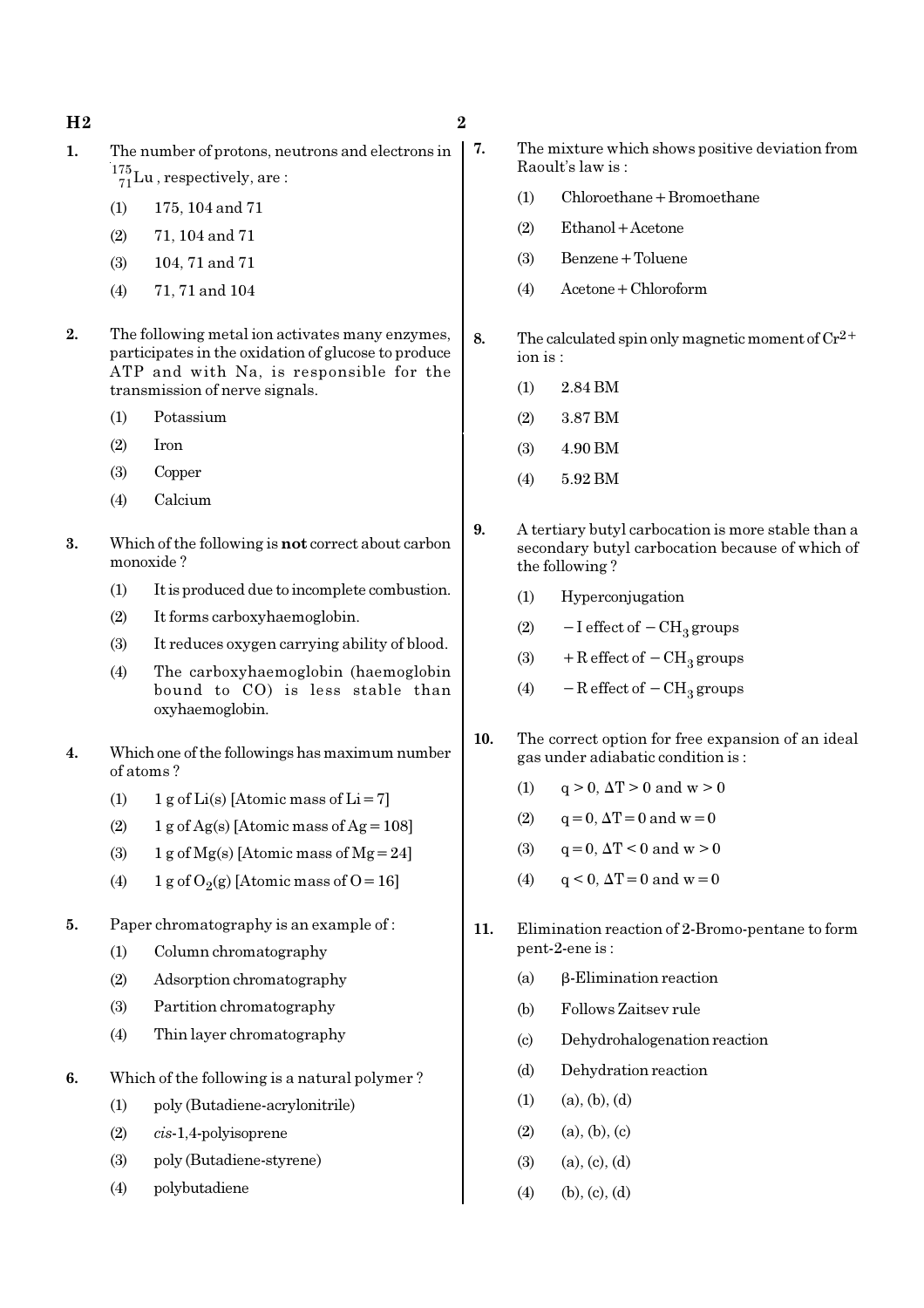- 12. Identify the correct statements from the following :
	- (a)  $CO_2(g)$  is used as refrigerant for ice-cream and frozen food.
	- (b) The structure of  $C_{60}$  contains twelve six carbon rings and twenty five carbon rings.
	- (c) ZSM-5, a type of zeolite, is used to convert alcohols into gasoline.
	- (d) CO is colorless and odourless gas.
	- $(1)$   $(c)$  and  $(d)$  only
	- $(2)$  (a), (b) and (c) only
	- $(3)$  (a) and  $(c)$  only
	- $(4)$  (b) and (c) only
- 13. Which of the following is the correct order of increasing field strength of ligands to form coordination compounds ?
	- (1)  $CN^- < C_2O_4^{2-} < SCN^- < F^-$
	- (2)  $\text{SCN}^-$  < F<sup>-</sup> < C<sub>2</sub>O<sup>2-</sup> < CN<sup>-</sup>
	- (3)  $\text{SCN}^- \leq F^- \leq \text{CN}^- \leq C_2 O_4^2$
	- (4)  $F^-$  < SCN<sup>-</sup> < C<sub>2</sub>O<sub>2</sub><sup>-</sup> < CN<sup>-</sup>
- 14. Hydrolysis of sucrose is given by the following reaction.

 $Sucrose+H_2O \rightleftharpoons Glucose+Fructose$ 

If the equilibrium constant (K<sub>c</sub>) is  $2 \times 10^{13}$  at 300 K, the value of  $\Delta_r G^\ominus$  at the same temperature will be :

- (1)  $-8.314 \,\mathrm{J} \,\mathrm{mol}^{-1} \mathrm{K}^{-1} \times 300 \,\mathrm{K} \times \ln(4 \times 10^{13})$
- (2)  $-8.314 \,\mathrm{J} \,\mathrm{mol}^{-1} \mathrm{K}^{-1} \times 300 \,\mathrm{K} \times \ln(2 \times 10^{13})$
- (3)  $8.314 \text{ J mol}^{-1}\text{K}^{-1} \times 300 \text{ K} \times \ln(2 \times 10^{13})$
- (4) 8.314 J mol<sup>-1</sup>K<sup>-1</sup> × 300 K × ln(3 × 10<sup>13</sup>)
- 15. Identify the incorrect match.

### Name IUPAC Official Name

- (a) Unnilunium (i) Mendelevium
- (b) Unniltrium (ii) Lawrencium
- (c) Unnilhexium (iii) Seaborgium
- (d) Unununnium (iv) Darmstadtium
- $(1)$   $(d)$ ,  $(iv)$
- $(2)$   $(a), (i)$
- $(3)$   $(b), (ii)$
- $(4)$  (c), (iii)

16. Anisole on cleavage with HI gives :









- 17. Identify the correct statement from the following :
	- (1) Pig iron can be moulded into a variety of shapes.
	- (2) Wrought iron is impure iron with 4% carbon.
	- (3) Blister copper has blistered appearance due to evolution of CO<sub>2</sub>.
	- (4) Vapour phase refining is carried out for Nickel by Van Arkel method.
- 18. For the reaction,  $2Cl(g) \rightarrow Cl_2(g)$ , the correct option is :
	- (1)  $\Delta_r H \leq 0$  and  $\Delta_r S \leq 0$
	- (2)  $\Delta_r H > 0$  and  $\Delta_r S > 0$
	- (3)  $\Delta_r H > 0$  and  $\Delta_r S < 0$
	- (4)  $\Delta_r H \leq 0$  and  $\Delta_r S \geq 0$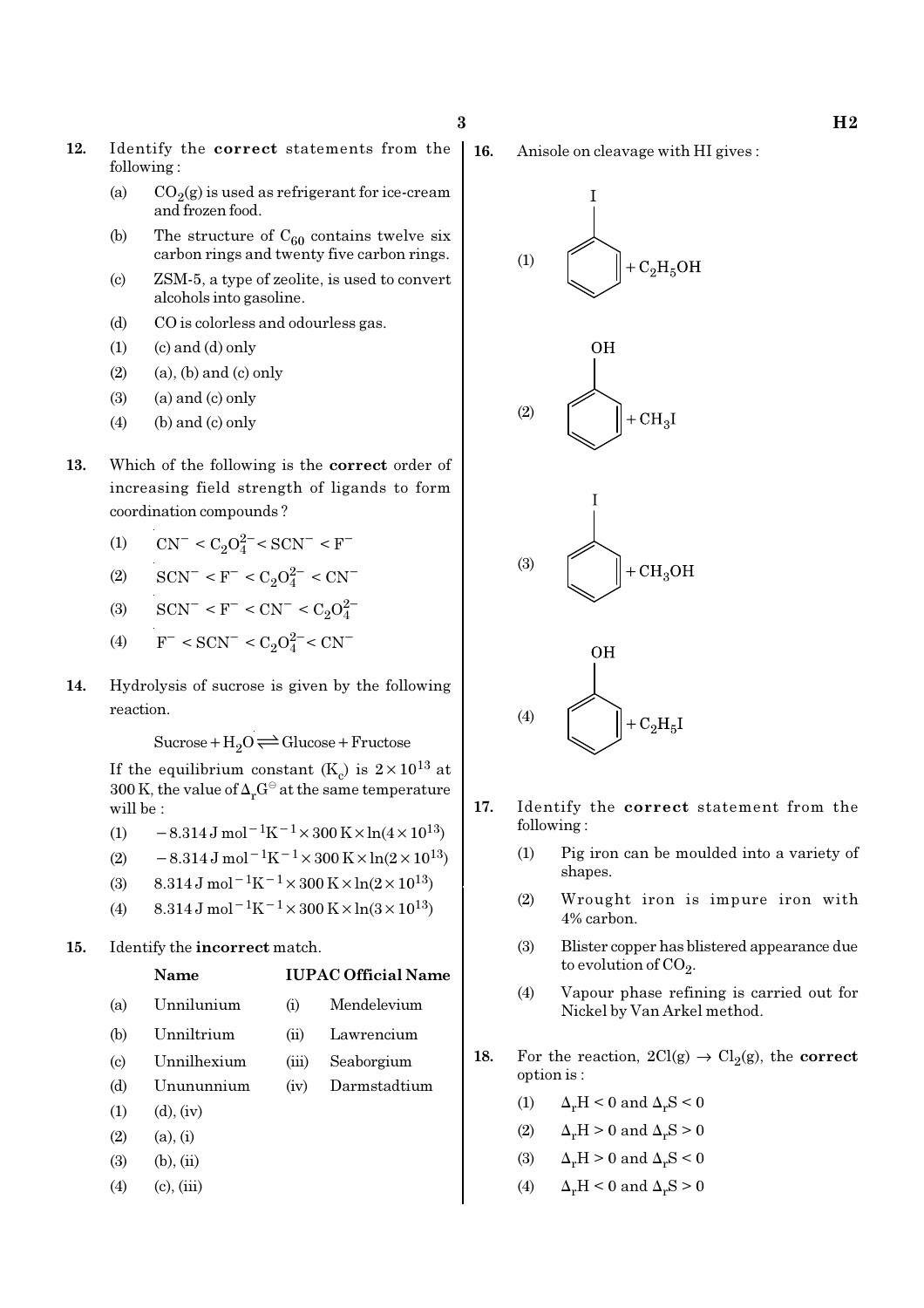19. Identify compound X in the following sequence of reactions :

373

**CHO** 

# 20. Match the following :

|                             | Oxide |                                |       | Nature                                           |  |  |
|-----------------------------|-------|--------------------------------|-------|--------------------------------------------------|--|--|
| (a)                         | ന     |                                | (i)   | Basic                                            |  |  |
| (b)                         | BaO   |                                | (ii)  | Neutral                                          |  |  |
| $\left( \mathrm{c} \right)$ |       | $\mathrm{Al}_2\mathrm{O}_3$    |       | Acidic                                           |  |  |
| (d)                         |       | Cl <sub>2</sub> O <sub>7</sub> |       | Amphoteric                                       |  |  |
|                             |       |                                |       | Which of the following is <b>correct</b> option? |  |  |
|                             | (a)   | (b)                            | (c)   | (d)                                              |  |  |
| (1)                         | (iv)  | (iii)                          | (ii)  | (i)                                              |  |  |
| (2)                         | (i)   | (ii)                           | (iii) | (iv)                                             |  |  |
| (3)                         | (ii)  | (i)                            | (iv)  | (iii)                                            |  |  |
| $\left( 4 \right)$          | (iii) | (iv)                           | (i)   | (ii)                                             |  |  |
|                             |       |                                |       |                                                  |  |  |

- 21. Urea reacts with water to form A which will decompose to form B. B when passed through  $Cu^{2+}$  (aq), deep blue colour solution C is formed. What is the formula of C from the following ?
	- (1)  $CuCO<sub>3</sub>·Cu(OH)<sub>2</sub>$
	- $(2)$   $CuSO<sub>4</sub>$
	- (3)  $[Cu(NH_3)_4]^{2+}$
	- (4)  $Cu(OH)<sub>2</sub>$
- 22. On electrolysis of dil.sulphuric acid using Platinum (Pt) electrode, the product obtained at anode will be :
	- $(1)$  SO<sub>2</sub> gas
	- (2) Hydrogen gas
	- (3) Oxygen gas
	- (4)  $H_2S$  gas
- 23. An element has a body centered cubic (bcc) structure with a cell edge of 288 pm. The atomic radius is :

(1) 
$$
\frac{4}{\sqrt{2}} \times 288 \text{ pm}
$$
  
(2) 
$$
\frac{\sqrt{3}}{4} \times 288 \text{ pm}
$$
  
(3) 
$$
\frac{\sqrt{2}}{4} \times 288 \text{ pm}
$$
  
(4) 
$$
\frac{4}{\sqrt{3}} \times 288 \text{ pm}
$$

- 24. Sucrose on hydrolysis gives :
	- (1)  $\alpha$ -D-Fructose + β-D-Fructose
	- (2)  $\beta$ -D-Glucose + α-D-Fructose
	- (3) α-D-Glucose+β-D-Glucose
	- (4)  $\alpha$ -D-Glucose + β-D-Fructose
- 25. Which of the following is a basic amino acid ?
	- (1) Lysine
	- (2) Serine
	- (3) Alanine
	- (4) Tyrosine





(3)

(1)

 $CH<sub>3</sub>$ 

 $Cl_2/h\nu$ 

 $\mathrm{CCl}_3$ 

(2)



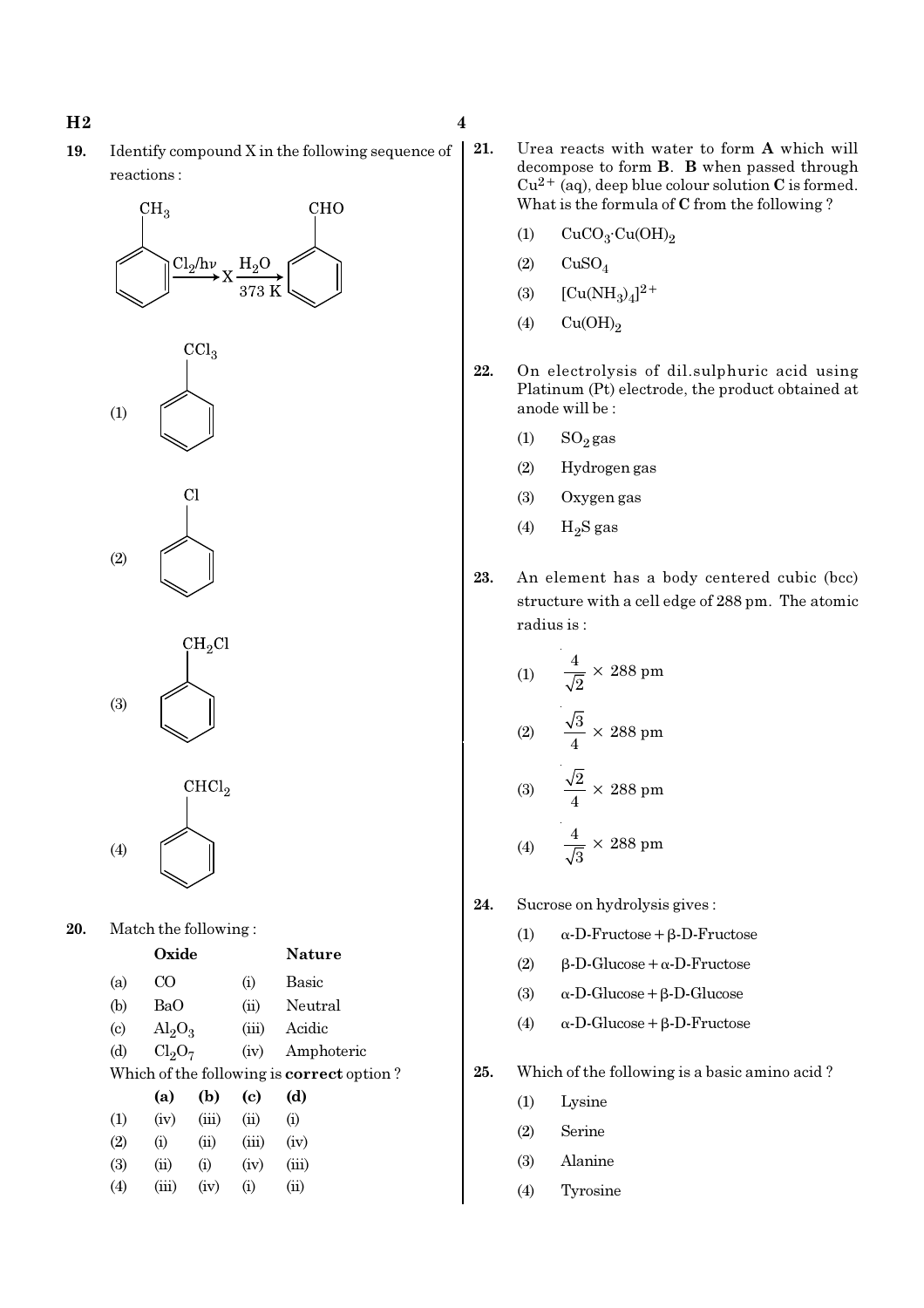- 26. Which of the following set of molecules will have zero dipole moment ?
	- (1) Boron trifluoride, beryllium difluoride, carbon dioxide, 1,4-dichlorobenzene
	- (2) Ammonia, beryllium difluoride, water, 1,4-dichlorobenzene
	- (3) Boron trifluoride, hydrogen fluoride, carbon dioxide, 1,3-dichlorobenzene
	- (4) Nitrogen trifluoride, beryllium difluoride, water, 1,3-dichlorobenzene
- 27. The freezing point depression constant  $(K_f)$  of benzene is  $5.12$  K kg mol<sup>-1</sup>. The freezing point depression for the solution of molality 0.078 m containing a non-electrolyte solute in benzene is (rounded off upto two decimal places) :
	- $(1)$  0.60 K
	- $(2)$  0.20 K
	- (3) 0.80 K
	- (4) 0.40 K
- 28. Which of the following oxoacid of sulphur has −O−O− linkage ?
	- (1)  $H_2S_2O_7$ , pyrosulphuric acid
	- (2)  $H_2SO_3$ , sulphurous acid
	- (3)  $H_2SO_4$ , sulphuric acid
	- (4)  $H_2S_2O_8$ , peroxodisulphuric acid
- **29.** HCl was passed through a solution of  $\text{CaCl}_2$ ,  $\text{MgCl}_2$ and NaCl. Which of the following compound(s) crystallise(s) ?
	- (1) NaCl,  $MgCl<sub>2</sub>$  and  $CaCl<sub>2</sub>$
	- (2) Both  $\mathrm{MgCl}_2$  and  $\mathrm{CaCl}_2$
	- (3) Only NaCl
	- (4) Only  $MgCl<sub>2</sub>$
- 30. Measuring Zeta potential is useful in determining which property of colloidal solution ?
	- (1) Size of the colloidal particles
	- (2) Viscosity
	- (3) Solubility
	- (4) Stability of the colloidal particles
- 31. The rate constant for a first order reaction is  $4.606 \times 10^{-3}$  s<sup>-1</sup>. The time required to reduce 2.0 g of the reactant to 0.2 g is :
	- $(1)$  1000 s
	- $(2)$  100 s
	- $(3)$  200 s
	- (4) 500 s
- 32. Which of the following alkane cannot be made in good yield by Wurtz reaction ?
	- (1) n-Butane
	- (2) n-Hexane
	- (3) 2,3-Dimethylbutane
	- (4) n-Heptane
- 33. Match the following and identify the correct option.
	- (a)  $CO(g) + H<sub>2</sub>(g)$ (g) (i)  $Mg(HCO_3)_2 +$  $Ca(HCO<sub>3</sub>)<sub>2</sub>$
	- (b) Temporary (ii) An electron hardness of deficient hydride water
	- (c)  $B_2H_6$ (iii) Synthesis gas (d)  $H_2O_2$ (iv) Non-planar
		- structure
	- (a) (b) (c) (d)  $(1)$   $(ii)$   $(iii)$   $(ii)$   $(iv)$  $(2)$   $(iii)$   $(i)$   $(ii)$   $(iv)$ (3) (iii) (ii) (i) (iv) (4) (iii) (iv) (ii) (i)
- **34.** Find out the solubility of  $Ni(OH)_2$  in 0.1 M NaOH. Given that the ionic product of  $\mathrm{Ni(OH)}_{2}$  is  $2 \times 10^{-15}$ .
	- (1)  $1 \times 10^8$  M
	- $(2)$  2×10<sup>-13</sup> M
	- (3)  $2 \times 10^{-8}$  M
	- (4)  $1 \times 10^{-13}$  M
- 35. Identify a molecule which does not exist.
	- $(1)$   $O_2$
	- $(2)$  He<sub>2</sub>
	- $(3)$  Li<sub>2</sub>
	- (4)  $C_2$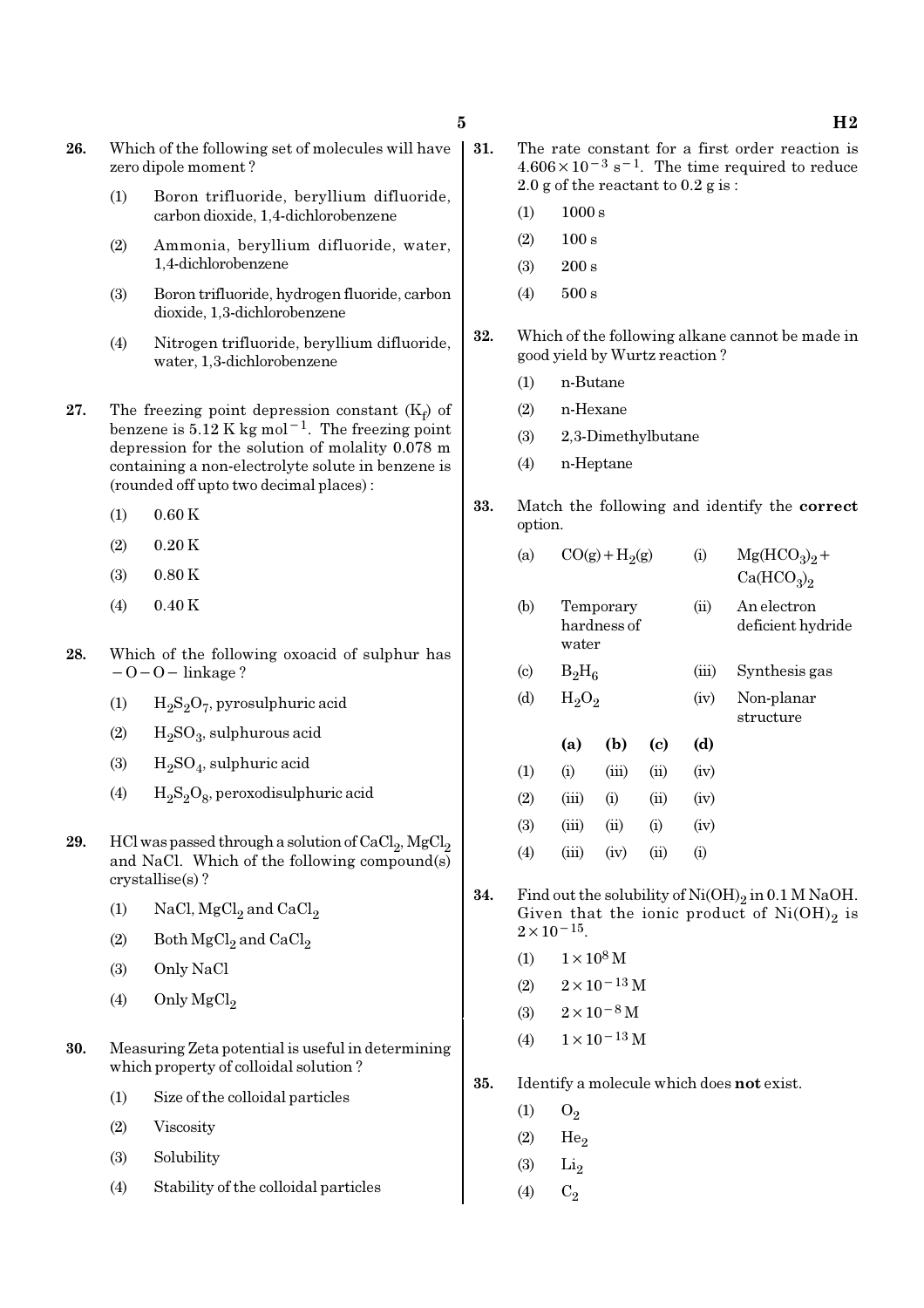### $H2 \t\t 6$

36. Which of the following amine will give the carbylamine test ?

> $NHC<sub>2</sub>H<sub>5</sub>$ (1)

 $NH<sub>o</sub>$ (2)

 $NHCH<sub>3</sub>$ (3)



- 37. Identify the incorrect statement.
	- (1) The oxidation states of chromium in  $CrO<sub>4</sub><sup>2</sup>$ and  $Cr_3O_7^{2-}$  are not the same.
	- (2)  $Cr^{2+}(d^4)$  is a stronger reducing agent than  $Fe^{2+}(d^6)$  in water.
	- (3) The transition metals and their compounds are known for their catalytic activity due to their ability to adopt multiple oxidation states and to form complexes.
	- (4) Interstitial compounds are those that are formed when small atoms like H, C or N are trapped inside the crystal lattices of metals.
- 38. An increase in the concentration of the reactants of a reaction leads to change in :
	- (1) collision frequency
	- (2) activation energy
	- (3) heat of reaction
	- (4) threshold energy
- **39.** A mixture of  $N_2$  and Ar gases in a cylinder contains 7 g of  $\mathrm{N}_2$  and 8 g of Ar. If the total pressure of the mixture of the gases in the cylinder is 27 bar, the partial pressure of  $\mathrm{N}_2 \, \mathrm{is}$  :

[Use atomic masses (in g mol<sup>-1</sup>) : N=14, Ar=40]

- (1) 18 bar
- (2) 9 bar
- (3) 12 bar
- (4) 15 bar
- 40. The number of Faradays(F) required to produce  $20$  g of calcium from molten CaCl $_2$  (Atomic mass of  $\tilde{Ca}$  = 40 g mol<sup>-1</sup>) is :
	- $(1) 4$
	- $(2) 1$
	- $(3)$  2
	- (4) 3
- 41. Reaction between benzaldehyde and acetophenone in presence of dilute NaOH is known as :
	- (1) Cross Aldol condensation
	- (2) Aldol condensation
	- (3) Cannizzaro's reaction
	- (4) Cross Cannizzaro's reaction
- 42. What is the change in oxidation number of carbon in the following reaction ?

 $\text{CH}_4(g) + 4\text{Cl}_2(g) \rightarrow \text{CCl}_4(l) + 4\text{HCl}(g)$ 

- (1)  $0 \text{ to } -4$
- $(2) +4$  to  $+4$
- (3)  $0 \text{ to } +4$
- (4)  $-4$  to  $+4$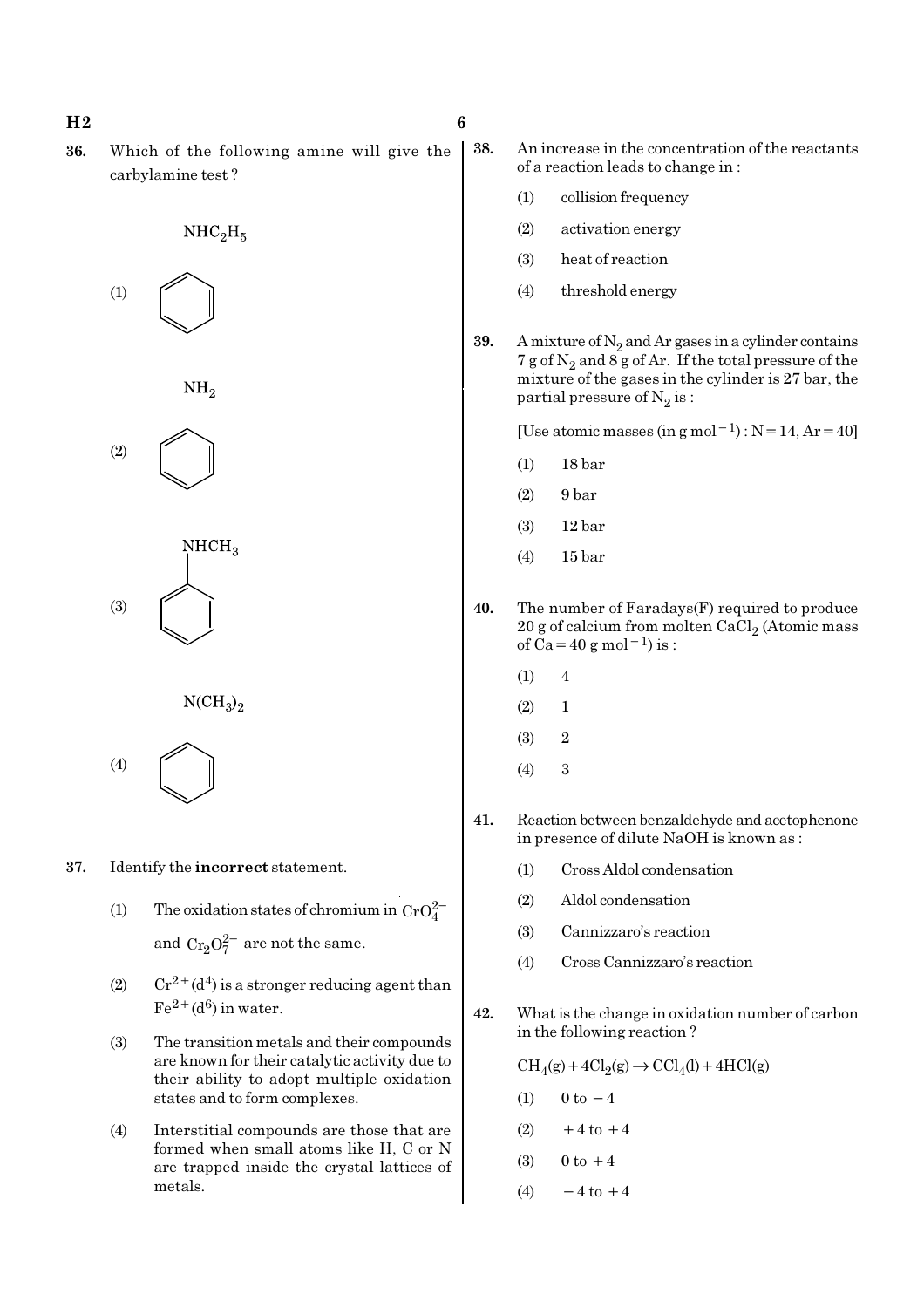43. An alkene on ozonolysis gives methanal as one of the product. Its structure is :









- 44. Reaction between acetone and methylmagnesium chloride followed by hydrolysis will give :
	- (1) Isobutyl alcohol
	- (2) Isopropyl alcohol
	- (3) Sec. butyl alcohol
	- (4) Tert. butyl alcohol
- 45. Which of the following is a cationic detergent ?
	- (1) Sodium dodecylbenzene sulphonate
	- (2) Sodium lauryl sulphate
	- (3) Sodium stearate
	- (4) Cetyltrimethyl ammonium bromide
- 46. Flippers of Penguins and Dolphins are examples  $of:$ 
	- (1) Natural selection
	- (2) Adaptive radiation
	- (3) Convergent evolution
	- (4) Industrial melanism

- 47. Some dividing cells exit the cell cycle and enter vegetative inactive stage. This is called quiescent stage  $(G_0)$ . This process occurs at the end of :
	- $(1)$  G<sub>2</sub> phase
	- (2) M phase (3)  $G_1$  phase
	- (4) S phase

48. Match the following :

- (a) Inhibitor of catalytic (i) Ricin activity
- (b) Possess peptide bonds (ii) Malonate
- (c) Cell wall material in (iii) Chitin fungi
- (d) Secondary metabolite (iv) Collagen
- Choose the correct option from the following :

|     | (a)   | (b)   | (c)   | (d)  |
|-----|-------|-------|-------|------|
| (1) | (ii)  | (iii) | (i)   | (iv) |
| (2) | (ii)  | (iv)  | (iii) | (i)  |
| (3) | (iii) | (i)   | (iv)  | (ii) |
| (4) | (iii) | (iv)  | (i)   | (ii) |

- 49. Floridean starch has structure similar to :
	- (1) Laminarin and cellulose
	- (2) Starch and cellulose
	- (3) Amylopectin and glycogen
	- (4) Mannitol and algin
- 50. Secondary metabolites such as nicotine, strychnine and caffeine are produced by plants for their :
	- (1) Effect on reproduction
	- (2) Nutritive value
	- (3) Growth response
	- (4) Defence action
- 51. If the distance between two consecutive base pairs is 0.34 nm and the total number of base pairs of a DNA double helix in a typical mammalian cell is  $6.6 \times 10^9$  bp, then the length of the DNA is approximately :
	- (1) 2.7 meters
	- (2) 2.0 meters
	- (3) 2.5 meters
	- (4) 2.2 meters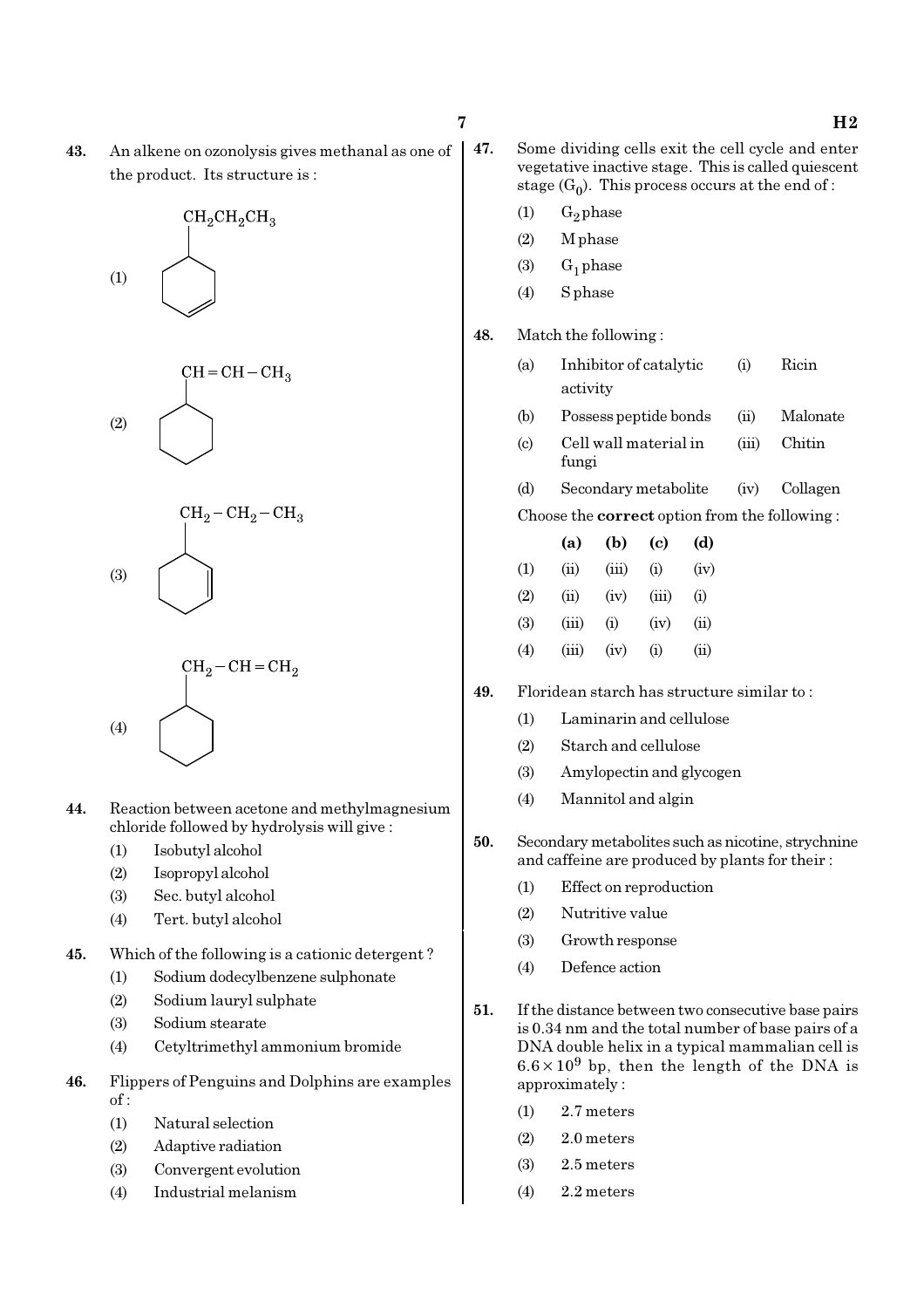### $H2 \hspace{2.5cm} 8$

- 52. The process responsible for facilitating loss of water in liquid form from the tip of grass blades at night and in early morning is :
	- (1) Plasmolysis
	- (2) Transpiration
	- (3) Root pressure
	- (4) Imbibition
- 53. Identify the wrong statement with reference to the gene 'I' that controls ABO blood groups.
	- (1) Allele 'i' does not produce any sugar.
	- (2) The gene (I) has three alleles.
	- (3) A person will have only two of the three alleles.
	- (4) When  $I^A$  and  $I^B$  are present together, they express same type of sugar.
- 54. Dissolution of the synaptonemal complex occurs during :
	- (1) Leptotene
	- (2) Pachytene
	- (3) Zygotene
	- (4) Diplotene
- 55. Which of the following is put into Anaerobic sludge digester for further sewage treatment ?
	- (1) Activated sludge
	- (2) Primary sludge
	- (3) Floating debris
	- (4) Effluents of primary treatment
- 56. Which of the following statements are true for the phylum-Chordata ?
	- (a) In Urochordata notochord extends from head to tail and it is present throughout their life.
	- (b) In Vertebrata notochord is present during the embryonic period only.
	- (c) Central nervous system is dorsal and hollow.
	- (d) Chordata is divided into 3 subphyla : Hemichordata, Tunicata and Cephalochordata.
	- $(1)$  (b) and  $(c)$
	- $(2)$   $(d)$  and  $(c)$
	- $(3)$   $(c)$  and  $(a)$
	- $(4)$   $(a)$  and  $(b)$
- 57. Select the option including all sexually transmitted diseases.
	- (1) Cancer, AIDS, Syphilis
	- (2) Gonorrhoea, Syphilis, Genital herpes
	- (3) Gonorrhoea, Malaria, Genital herpes
	- (4) AIDS, Malaria, Filaria
- 58. Cuboidal epithelium with brush border of microvilli is found in :
	- (1) eustachian tube
	- (2) lining of intestine
	- (3) ducts of salivary glands
	- (4) proximal convoluted tubule of nephron
- 59. The transverse section of a plant shows following anatomical features :
	- (a) Large number of scattered vascular bundles surrounded by bundle sheath.
	- (b) Large conspicuous parenchymatous ground tissue.
	- (c) Vascular bundles conjoint and closed.
	- (d) Phloem parenchyma absent.

Identify the category of plant and its part :

- (1) Dicotyledonous root
- (2) Monocotyledonous stem
- (3) Monocotyledonous root
- (4) Dicotyledonous stem
- 60. By which method was a new breed 'Hisardale' of sheep formed by using Bikaneri ewes and Marino rams ?
	- (1) Inbreeding
	- (2) Out crossing
	- (3) Mutational breeding
	- (4) Cross breeding
- 61. Montreal protocol was signed in 1987 for control of :
	- (1) Disposal of e-wastes
	- (2) Transport of Genetically modified organisms from one country to another
	- (3) Emission of ozone depleting substances
	- (4) Release of Green House gases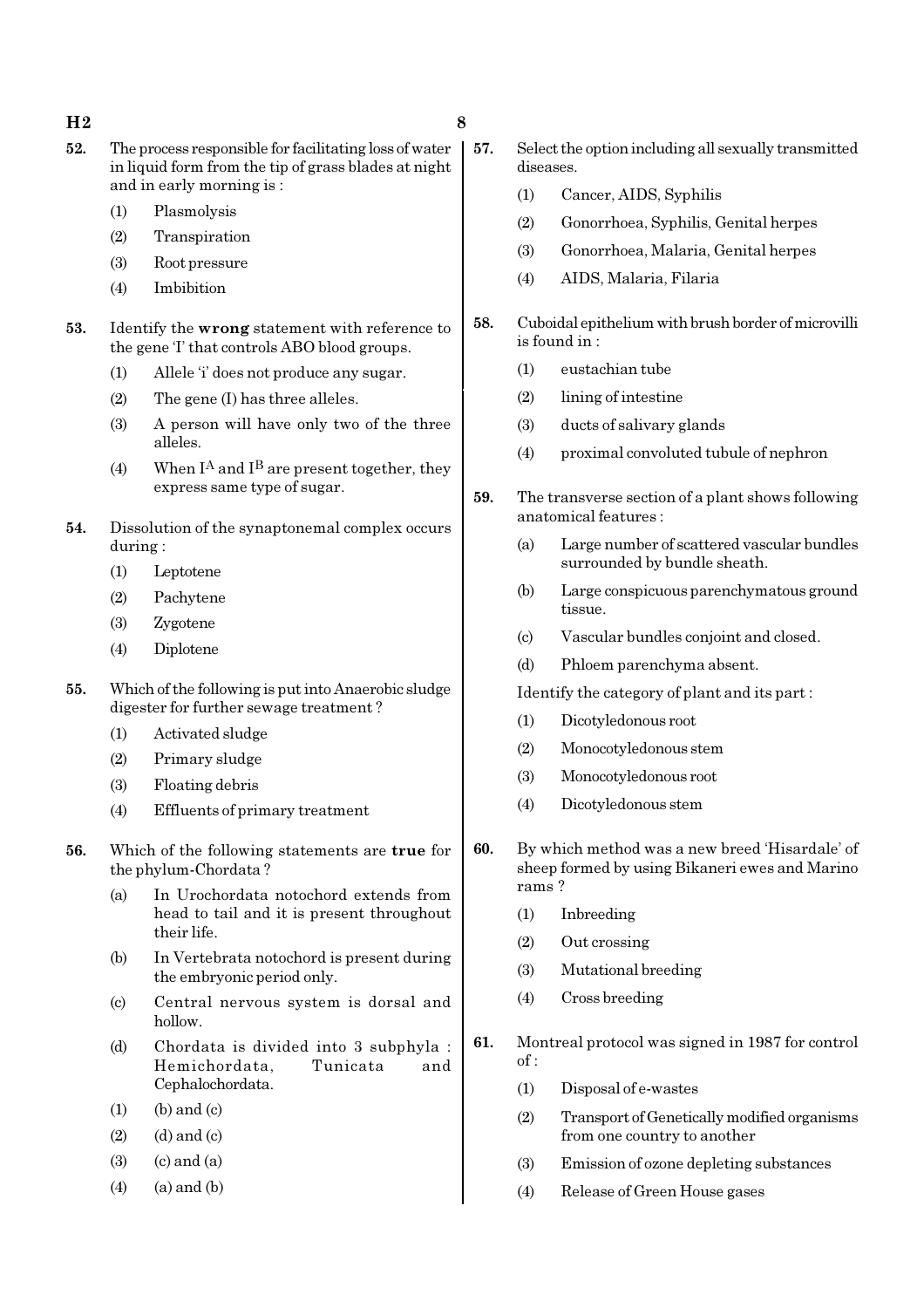| 62. | Match the following columns and select the<br>correct option. |                                                   |                                  |                             |        |                                                                                                     |                        | Match the organism with its use in biotechnology.                                         |                             |                              |                              |                 |                                               |
|-----|---------------------------------------------------------------|---------------------------------------------------|----------------------------------|-----------------------------|--------|-----------------------------------------------------------------------------------------------------|------------------------|-------------------------------------------------------------------------------------------|-----------------------------|------------------------------|------------------------------|-----------------|-----------------------------------------------|
|     |                                                               |                                                   | Column-I                         |                             |        | Column-II                                                                                           |                        | (a)                                                                                       | Bacillus                    | thuringiensis                |                              | (i)             | Cloning vector                                |
|     | (a)                                                           | Bt cotton                                         |                                  |                             | (i)    | Gene therapy                                                                                        |                        | (b)                                                                                       | <b>Thermus</b><br>aquaticus |                              |                              | (ii)            | Construction of<br>first rDNA                 |
|     | (b)                                                           | Adenosine<br>(ii)<br>deaminase                    |                                  | Cellular defence            |        |                                                                                                     |                        |                                                                                           |                             |                              | molecule                     |                 |                                               |
|     | $\left( \mathrm{c} \right)$                                   | <b>RNAi</b>                                       | deficiency                       |                             | (iii)  | Detection of HIV                                                                                    |                        | (c)                                                                                       |                             | Agrobacterium<br>tumefaciens |                              | (iii)           | DNA polymerase                                |
|     |                                                               |                                                   |                                  |                             |        | infection                                                                                           |                        | (d)                                                                                       |                             | Salmonella<br>typhimurium    |                              | (iv)            | Cry proteins                                  |
|     | (d)                                                           | PCR                                               |                                  |                             | (iv)   | Bacillus<br>thuringiensis                                                                           |                        |                                                                                           |                             |                              | $\left( \mathrm{e}\right)$   | (d)             | Select the correct option from the following: |
|     |                                                               | (a)                                               | (b)                              | $\left( \mathbf{c} \right)$ | (d)    |                                                                                                     |                        | (1)                                                                                       | (iii)                       | (iv)                         | (i)                          | (ii)            |                                               |
|     | (1)                                                           | (i)                                               | (ii)                             | (iii)                       | (iv)   |                                                                                                     |                        | (2)                                                                                       | (ii)                        | (iv)                         | (iii)                        | (i)             |                                               |
|     | (2)                                                           | (iv)                                              | (i)                              | (ii)                        | (iii)  |                                                                                                     |                        | (3)<br>(4)                                                                                | (iv)<br>(iii)               | (iii)<br>(ii)                | (i)<br>(iv)                  | (ii)<br>(i)     |                                               |
|     | (3)                                                           | (iii)                                             | (ii)                             | (i)                         | (iv)   |                                                                                                     |                        |                                                                                           |                             |                              |                              |                 |                                               |
|     | (4)                                                           | (ii)                                              | (iii)                            | (iv)                        | (i)    |                                                                                                     | 67.                    |                                                                                           | correct option.             |                              |                              |                 | Match the following columns and select the    |
| 63. |                                                               |                                                   |                                  |                             |        | According to Robert May, the global species                                                         |                        |                                                                                           |                             | Column-I                     |                              |                 | Column-II                                     |
|     | (1)                                                           |                                                   | diversity is about:<br>7 million |                             |        |                                                                                                     |                        | (a)                                                                                       |                             | Organ of Corti               |                              | (i)             | Connects middle<br>ear and pharynx            |
|     | (2)                                                           | 1.5 million                                       |                                  |                             |        |                                                                                                     |                        | (b)                                                                                       |                             | Cochlea                      |                              |                 | Coiled part of the<br>labyrinth               |
|     | (3)                                                           | 20 million                                        |                                  |                             |        |                                                                                                     | Eustachian tube<br>(c) |                                                                                           |                             |                              |                              | Attached to the |                                               |
|     | (4)                                                           | 50 million                                        |                                  |                             |        |                                                                                                     |                        |                                                                                           |                             |                              | (iii)                        | oval window     |                                               |
| 64. | (1)                                                           |                                                   | Exonucleases -                   |                             |        | Choose the <b>correct</b> pair from the following:<br>Make cuts at specific<br>positions within DNA |                        | (d)                                                                                       | <b>Stapes</b>               |                              |                              | (iv)            | Located on the<br>basilar<br>membrane         |
|     | (2)                                                           | Ligases                                           |                                  |                             |        | Join the two DNA                                                                                    |                        |                                                                                           | (a)                         |                              | $(b)$ $(c)$                  | (d)             |                                               |
|     |                                                               |                                                   |                                  |                             |        | molecules                                                                                           |                        | (1)                                                                                       | (i)                         | (ii)                         | (iv)                         | (iii)           |                                               |
|     | (3)                                                           |                                                   | Polymerases -                    |                             |        | Break the DNA into                                                                                  |                        | (2)<br>(3)                                                                                | (ii)<br>(iii)               | (iii)<br>(i)                 | (i)<br>(iv)                  | (iv)<br>(ii)    |                                               |
|     |                                                               |                                                   |                                  |                             |        | fragments                                                                                           |                        | (4)                                                                                       | (iv)                        | (ii)                         | (i)                          | (iii)           |                                               |
|     | (4)                                                           |                                                   | Nucleases                        |                             |        | Separate the two strands                                                                            | 68.                    |                                                                                           |                             |                              |                              |                 | The QRS complex in a standard ECG represents: |
|     |                                                               |                                                   |                                  |                             | of DNA |                                                                                                     |                        | (1)                                                                                       |                             |                              | Repolarisation of ventricles |                 |                                               |
| 65. |                                                               |                                                   |                                  |                             |        | Identify the wrong statement with regard to                                                         |                        | (2)                                                                                       |                             |                              | Repolarisation of auricles   |                 |                                               |
|     |                                                               | Restriction Enzymes.                              |                                  |                             |        |                                                                                                     |                        | (3)                                                                                       |                             |                              | Depolarisation of auricles   |                 |                                               |
|     | (1)                                                           | ligases.                                          |                                  |                             |        | Sticky ends can be joined by using DNA                                                              | 69.                    | Depolarisation of ventricles<br>(4)<br>Identify the substances having glycosidic bond and |                             |                              |                              |                 |                                               |
|     | (2)                                                           |                                                   |                                  |                             |        | Each restriction enzyme functions by<br>inspecting the length of a DNA sequence.                    |                        | peptide bond, respectively in their structure :<br>Inulin, insulin<br>(1)                 |                             |                              |                              |                 |                                               |
|     | (3)                                                           |                                                   |                                  |                             |        | They cut the strand of DNA at palindromic                                                           |                        | (2)<br>(3)                                                                                |                             |                              | Chitin, cholesterol          |                 |                                               |
|     | (4)                                                           | sites.<br>They are useful in genetic engineering. |                                  |                             |        |                                                                                                     |                        | Glycerol, trypsin<br>Cellulose, lecithin<br>(4)                                           |                             |                              |                              |                 |                                               |

 $9$  H<sub>2</sub>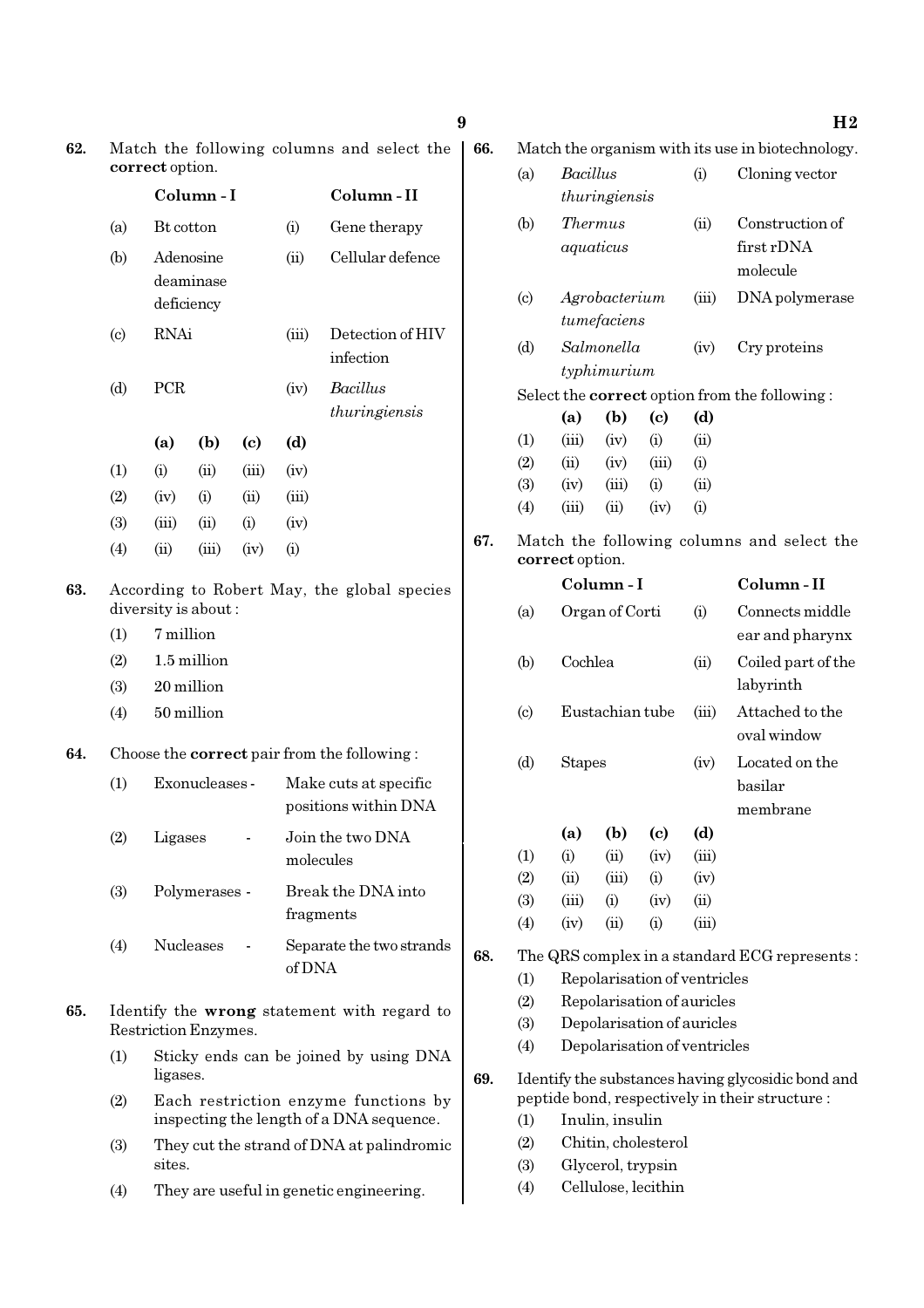| 70.<br>highest species diversity?<br>(1)<br>(2)<br>(3) | Amazon forests<br>Western Ghats of India<br>Madagascar<br>Himalayas |                            |                                 | Which of the following regions of the globe exhibits | 74. | (1)                                                                                                                                              | If the head of cockroach is removed, it may live for<br>few days because:<br>the head holds a 1/3 <sup>rd</sup> of a nervous system |  |  |
|--------------------------------------------------------|---------------------------------------------------------------------|----------------------------|---------------------------------|------------------------------------------------------|-----|--------------------------------------------------------------------------------------------------------------------------------------------------|-------------------------------------------------------------------------------------------------------------------------------------|--|--|
|                                                        |                                                                     |                            |                                 |                                                      |     |                                                                                                                                                  |                                                                                                                                     |  |  |
|                                                        |                                                                     |                            |                                 |                                                      |     |                                                                                                                                                  |                                                                                                                                     |  |  |
|                                                        |                                                                     |                            |                                 |                                                      |     |                                                                                                                                                  | while the rest is situated along the dorsal<br>part of its body.                                                                    |  |  |
| (4)                                                    |                                                                     |                            |                                 |                                                      |     | (2)                                                                                                                                              | the supra-oesophageal ganglia of the<br>cockroach are situated in ventral part of<br>abdomen.                                       |  |  |
| 71.                                                    | Match the following columns and select the<br>correct option.       |                            |                                 |                                                      |     | (3)                                                                                                                                              | the cockroach does not have nervous system.                                                                                         |  |  |
|                                                        | Column-I                                                            |                            |                                 | Column-II                                            |     | (4)                                                                                                                                              | the head holds a small proportion of a nervous<br>system while the rest is situated along the                                       |  |  |
| (a)                                                    | Placenta                                                            |                            | (i)                             | Androgens                                            |     |                                                                                                                                                  | ventral part of its body.                                                                                                           |  |  |
| (b)                                                    | Zona pellucida<br>(ii)                                              |                            | Human Chorionic<br>Gonadotropin | 75.                                                  |     | The number of substrate level phosphorylations<br>in one turn of citric acid cycle is:                                                           |                                                                                                                                     |  |  |
|                                                        |                                                                     |                            |                                 | (hCG)                                                |     | (1)                                                                                                                                              | Three                                                                                                                               |  |  |
| (c)                                                    | Bulbo-urethral                                                      |                            | (iii)                           | Layer of the ovum                                    |     | (2)                                                                                                                                              | Zero                                                                                                                                |  |  |
| glands                                                 |                                                                     |                            |                                 |                                                      |     | (3)                                                                                                                                              | One                                                                                                                                 |  |  |
| (d)                                                    | Leydig cells                                                        |                            | (iv)                            | Lubrication of the<br>Penis                          |     | (4)                                                                                                                                              | Two                                                                                                                                 |  |  |
| (a)                                                    | (b)                                                                 | $\left( \mathrm{c}\right)$ | (d)                             |                                                      | 76. |                                                                                                                                                  | The process of growth is maximum during:                                                                                            |  |  |
| (1)<br>(ii)                                            | (iii)                                                               | (iv)                       | (i)                             |                                                      |     | (1)                                                                                                                                              | Dormancy                                                                                                                            |  |  |
| (2)<br>(iv)                                            | (iii)                                                               | (i)                        | (ii)                            |                                                      |     | (2)                                                                                                                                              | Log phase                                                                                                                           |  |  |
| (3)<br>(i)                                             | (iv)                                                                | (ii)                       | (iii)                           |                                                      |     | (3)                                                                                                                                              | Lag phase                                                                                                                           |  |  |
| (4)<br>(iii)                                           | (ii)                                                                | (iv)                       | (i)                             |                                                      |     | (4)                                                                                                                                              | Senescence                                                                                                                          |  |  |
| 72.<br>correct option.                                 |                                                                     |                            |                                 | Match the following columns and select the           | 77. | How many true breeding pea plant varieties did<br>Mendel select as pairs, which were similar except<br>in one character with contrasting traits? |                                                                                                                                     |  |  |
|                                                        | Column-I                                                            |                            |                                 | Column-II                                            |     | (1)<br>8                                                                                                                                         |                                                                                                                                     |  |  |
| (a)                                                    | Pituitary gland                                                     |                            | (i)                             | Grave's disease                                      |     | (2)                                                                                                                                              | $\overline{4}$                                                                                                                      |  |  |
| (b)                                                    | Thyroid gland                                                       |                            | (ii)                            | Diabetes mellitus                                    |     | (3)                                                                                                                                              | $\sqrt{2}$                                                                                                                          |  |  |
| $\left( \circ \right)$                                 | Adrenal gland                                                       |                            | (iii)                           | Diabetes insipidus                                   |     | (4)                                                                                                                                              | 14                                                                                                                                  |  |  |
| (d)                                                    | Pancreas                                                            |                            | (iv)                            | Addison's disease                                    |     |                                                                                                                                                  |                                                                                                                                     |  |  |
| (a)                                                    | (b)                                                                 | $\left( \mathrm{c}\right)$ | (d)                             |                                                      | 78. |                                                                                                                                                  | In gel electrophoresis, separated DNA fragments<br>can be visualized with the help of:                                              |  |  |
| (ii)<br>(1)                                            | (i)                                                                 | (iv)                       | (iii)                           |                                                      |     | (1)                                                                                                                                              | Ethidium bromide in infrared radiation                                                                                              |  |  |
| (2)<br>(iv)                                            | (iii)                                                               | (i)                        | (ii)                            |                                                      |     | (2)                                                                                                                                              | Acetocarmine in bright blue light                                                                                                   |  |  |
| (3)<br>(iii)                                           | (ii)                                                                | (i)                        | (iv)                            |                                                      |     | (3)                                                                                                                                              | Ethidium bromide in UV radiation                                                                                                    |  |  |
| (4)<br>(iii)                                           | (i)                                                                 | (iv)                       | (ii)                            |                                                      |     | (4)                                                                                                                                              | Acetocarmine in UV radiation                                                                                                        |  |  |
| 73.<br>substance governing seed dormancy?              |                                                                     |                            |                                 | Which of the following is not an inhibitory          | 79. |                                                                                                                                                  | Identify the basic amino acid from the following.                                                                                   |  |  |
| (1)                                                    | Para-ascorbic acid                                                  |                            |                                 |                                                      |     | (1)                                                                                                                                              | Valine                                                                                                                              |  |  |
| (2)                                                    | Gibberellic acid                                                    |                            |                                 |                                                      |     | (2)                                                                                                                                              | Tyrosine                                                                                                                            |  |  |
| (3)                                                    | Abscisic acid                                                       |                            |                                 |                                                      |     | (3)                                                                                                                                              | Glutamic Acid                                                                                                                       |  |  |
| (4)                                                    | Phenolic acid                                                       |                            |                                 |                                                      |     | (4)                                                                                                                                              | Lysine                                                                                                                              |  |  |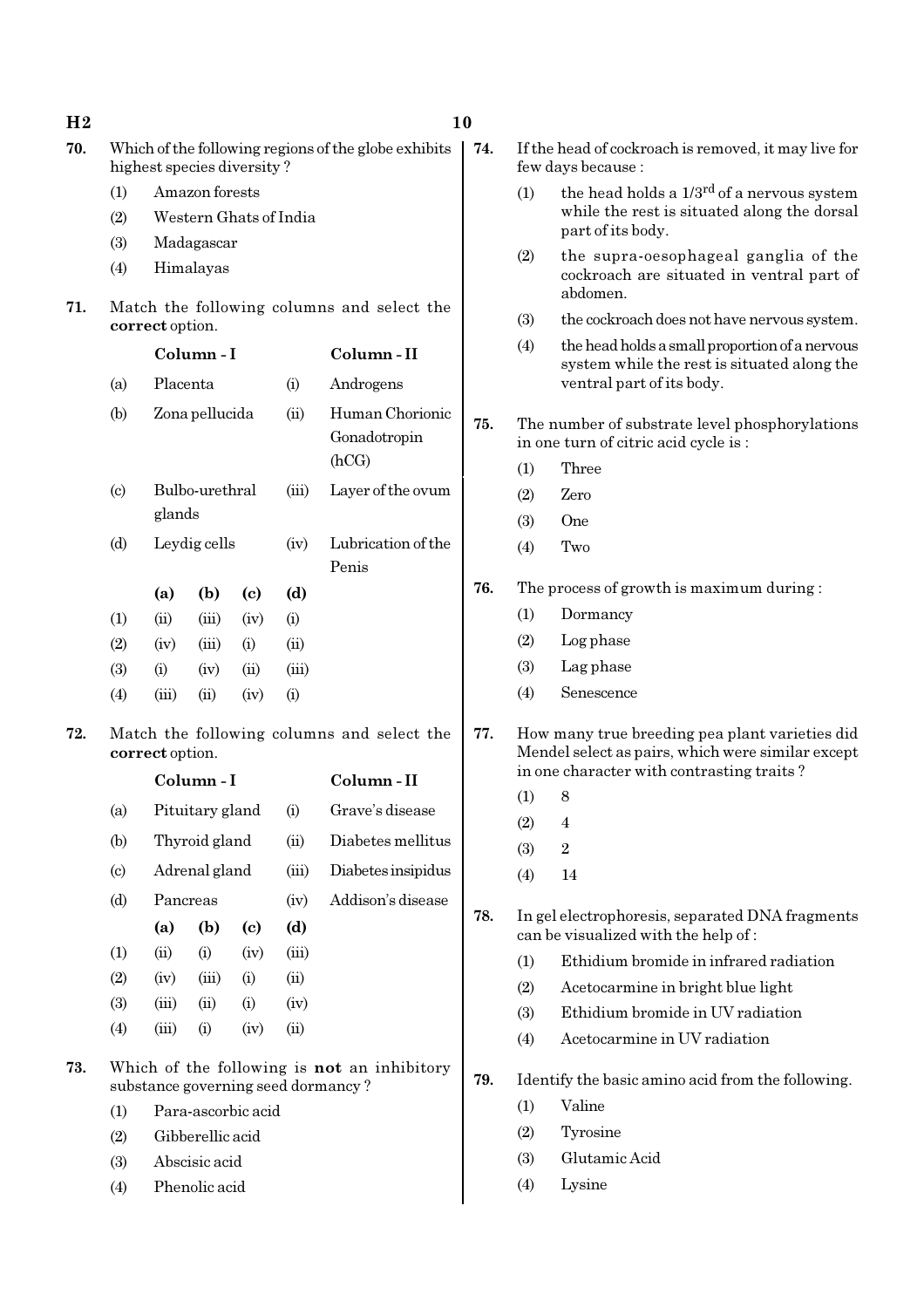$11$  H<sub>2</sub>

- 80. Match the following with respect to meiosis :
	- (a) Zygotene (i) Terminalization
	- (b) Pachytene (ii) Chiasmata
	- (c) Diplotene (iii) Crossing over
	- (d) Diakinesis (iv) Synapsis

Select the correct option from the following :

|     | (a)   | (b)   | (c)   | (d)      |
|-----|-------|-------|-------|----------|
| (1) | (ii)  | (iv)  | (iii) | (i)      |
| (2) | (iii) | (iv)  | (i)   | (ii)     |
| (3) | (iv)  | (iii) | (ii)  | $\rm(i)$ |
| (4) | (i)   | (ii)  | (iv)  | (iii)    |

81. Match the following diseases with the causative organism and select the correct option.

|                            |         | Column - I | Column - II |       |             |
|----------------------------|---------|------------|-------------|-------|-------------|
| (a)                        | Typhoid |            |             | (i)   | Wuchereria  |
| (b)                        |         | Pneumonia  |             | (ii)  | Plasmodium  |
| $\left( \mathrm{c}\right)$ |         | Filariasis |             | (iii) | Salmonella  |
| (d)                        | Malaria |            |             | (iv)  | Haemophilus |
|                            | (a)     | (b)        | (c)         | (d)   |             |
| (1)                        | (iv)    | (i)        | (ii)        | (iii) |             |
| (2)                        | (i)     | (iii)      | (ii)        | (iv)  |             |
| (3)                        | (iii)   | (iv)       | (i)         | (ii)  |             |
| $\left( 4\right)$          | (ii)    | (i)        | (iii)       | (iv)  |             |

- 82. Match the following concerning essential elements and their functions in plants :
	- (a) Iron (i) Photolysis of water (b) Zinc (ii) Pollen germination (c) Boron (iii) Required for chlorophyll biosynthesis (d) Manganese (iv) IAA biosynthesis Select the correct option : (a) (b) (c)  $(d)$

|                   | w     | 1 N J | w              | w         |
|-------------------|-------|-------|----------------|-----------|
| (1)               | (iv)  | (i)   | (ii)           | (iii)     |
| $\left( 2\right)$ | (ii)  | (i)   | (iv)           | (iii)     |
| (3)               | (iv)  | (iii) | (ii)           | $\rm(i)$  |
| $\left( 4\right)$ | (iii) | (iv)  | $\overline{u}$ | $\rm (i)$ |

- 83. Which of the following would help in prevention of diuresis ?
	- (1) Decrease in secretion of renin by JG cells
	- (2) More water reabsorption due to undersecretion of ADH
	- (3) Reabsorption of Na<sup>+</sup> and water from renal tubules due to aldosterone
	- (4) Atrial natriuretic factor causes vasoconstriction
- 84. Snow-blindness in Antarctic region is due to :
	- (1) Damage to retina caused by infra-red rays
	- (2) Freezing of fluids in the eye by low temperature
	- (3) Inflammation of cornea due to high dose of UV-B radiation
	- (4) High reflection of light from snow
- 85. Bt cotton variety that was developed by the introduction of toxin gene of Bacillus thuringiensis (Bt) is resistant to :
	- (1) Insect predators
	- (2) Insect pests
	- (3) Fungal diseases
	- (4) Plant nematodes
- 86. Select the correct events that occur during inspiration.
	- (a) Contraction of diaphragm
	- (b) Contraction of external inter-costal muscles
	- (c) Pulmonary volume decreases
	- (d) Intra pulmonary pressure increases
	- $(1)$  only  $(d)$
	- $(2)$   $(a)$  and  $(b)$
	- $(3)$   $(c)$  and  $(d)$
	- $(4)$   $(a)$ ,  $(b)$  and  $(d)$
- 87. Which of the following is correct about viroids ?
	- (1) They have free DNA without protein coat.
	- (2) They have RNA with protein coat.
	- (3) They have free RNA without protein coat.
	- (4) They have DNA with protein coat.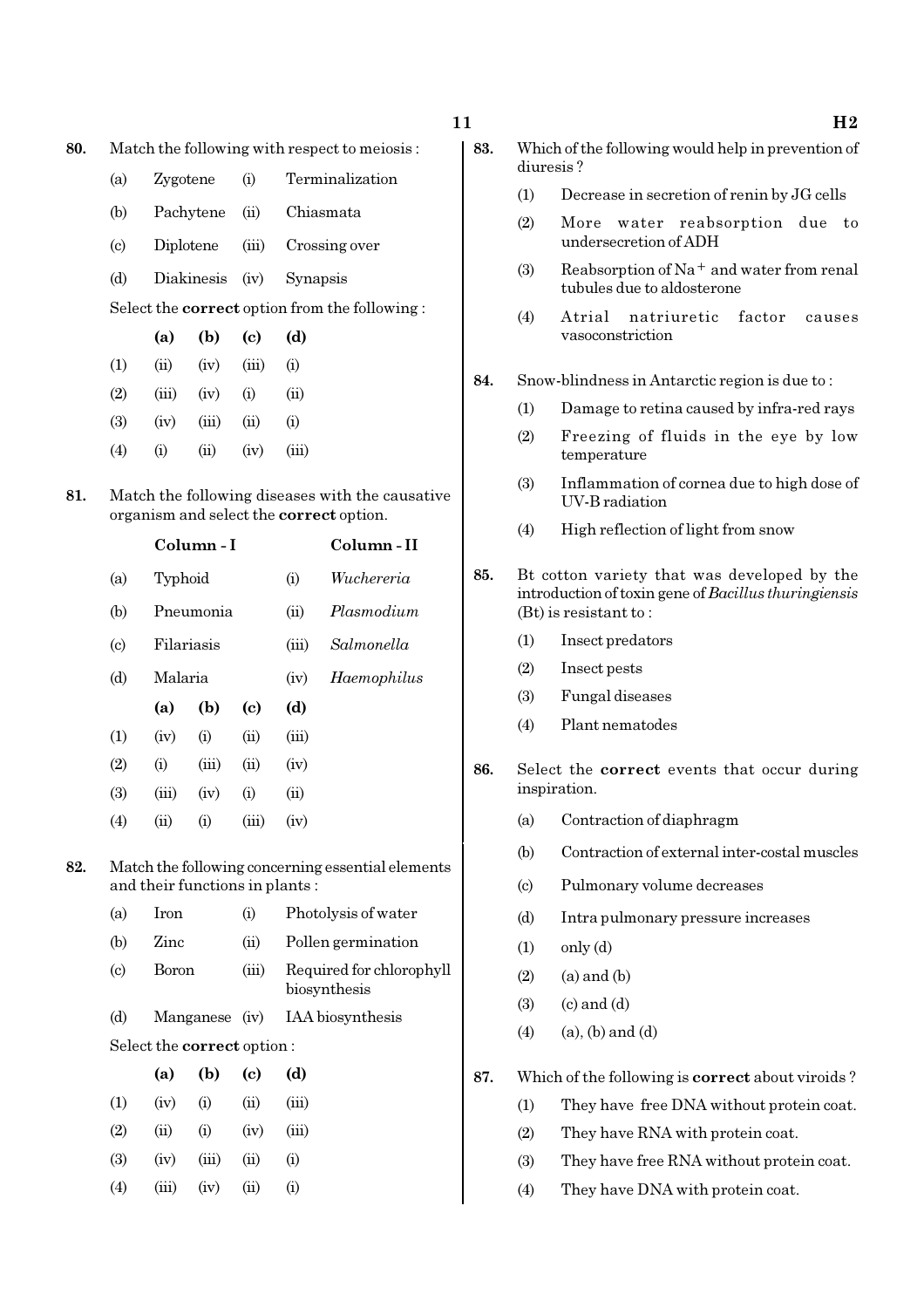| 88. | Match the following columns and select the<br>correct option. |                        |                             |                             |                |                  |                                                                                                         | 92.<br>Match the following columns and select the<br>correct option. |                                                        |                         |                                                     |                             |            |                                                                                            |
|-----|---------------------------------------------------------------|------------------------|-----------------------------|-----------------------------|----------------|------------------|---------------------------------------------------------------------------------------------------------|----------------------------------------------------------------------|--------------------------------------------------------|-------------------------|-----------------------------------------------------|-----------------------------|------------|--------------------------------------------------------------------------------------------|
|     |                                                               |                        | Column-I                    |                             |                |                  | Column-II                                                                                               |                                                                      |                                                        |                         | Column-I                                            |                             |            | Column-II                                                                                  |
|     | (a)                                                           |                        | <b>Floating Ribs</b>        |                             | (i)            |                  | Located between<br>second and                                                                           |                                                                      | (a)                                                    |                         | Clostridium<br>butylicum                            |                             | (i)        | Cyclosporin-A                                                                              |
|     |                                                               |                        |                             |                             |                |                  | seventh ribs                                                                                            |                                                                      | (b)                                                    |                         | Trichoderma                                         |                             | (ii)       | Butyric Acid                                                                               |
|     | (b)                                                           |                        | Acromion                    |                             | (ii)           |                  | Head of the<br>Humerus                                                                                  |                                                                      | $\left( \circ \right)$                                 |                         | polysporum<br>Monascus                              |                             | (iii)      | Citric Acid                                                                                |
|     | $\left( \mathrm{c}\right)$                                    | Scapula                |                             |                             | (iii)          | Clavicle         |                                                                                                         |                                                                      | (d)                                                    |                         | purpureus                                           | Aspergillus niger           | (iv)       | Blood cholesterol                                                                          |
|     | (d)                                                           | Glenoid cavity<br>(iv) |                             |                             | Do not connect |                  |                                                                                                         |                                                                      |                                                        |                         |                                                     | lowering agent              |            |                                                                                            |
|     |                                                               |                        |                             |                             |                |                  | with the sternum                                                                                        |                                                                      |                                                        | (a)                     | (b)                                                 | (c)                         | (d)        |                                                                                            |
|     |                                                               | (a)                    | (b)                         | $\left( \mathrm{c}\right)$  | (d)            |                  |                                                                                                         |                                                                      | (1)<br>(2)                                             | (iv)<br>(iii)           | (iii)<br>(iv)                                       | (ii)<br>(ii)                | (i)<br>(i) |                                                                                            |
|     | (1)                                                           | (iv)                   | (iii)                       | (i)                         | (ii)           |                  |                                                                                                         |                                                                      | (3)                                                    | (ii)                    | (i)                                                 | (iv)                        | (iii)      |                                                                                            |
|     | (2)                                                           | (ii)                   | (iv)                        | (i)                         | (iii)          |                  |                                                                                                         |                                                                      | (4)                                                    | (i)                     | (ii)                                                | (iv)                        | (iii)      |                                                                                            |
|     | (3)<br>(4)                                                    | (i)<br>(iii)           | (iii)<br>(ii)               | (ii)<br>(iv)                | (iv)<br>(i)    |                  |                                                                                                         | 93.                                                                  |                                                        | one within the other:   |                                                     |                             |            | The plant parts which consist of two generations -                                         |
|     |                                                               |                        |                             |                             |                |                  |                                                                                                         |                                                                      | (a)                                                    |                         |                                                     |                             |            | Pollen grains inside the anther                                                            |
| 89. |                                                               | correct option.        |                             |                             |                |                  | Match the following columns and select the                                                              |                                                                      | (b)                                                    |                         |                                                     |                             |            | Germinated pollen grain with two male                                                      |
|     |                                                               |                        |                             |                             |                |                  |                                                                                                         |                                                                      |                                                        | gametes                 |                                                     |                             |            |                                                                                            |
|     |                                                               |                        | Column-I                    |                             |                |                  | Column - II                                                                                             |                                                                      | $\left( \mathrm{c}\right)$                             |                         |                                                     | Seed inside the fruit       |            |                                                                                            |
|     | (a)                                                           | pest                   |                             | Gregarious, polyphagous (i) |                |                  | Asterias                                                                                                |                                                                      | (d)                                                    |                         |                                                     | Embryo sac inside the ovule |            |                                                                                            |
|     | (b)                                                           |                        |                             | Adult with radial           |                | (ii)<br>Scorpion |                                                                                                         |                                                                      | (1)                                                    |                         | $(a)$ and $(d)$                                     |                             |            |                                                                                            |
|     |                                                               |                        |                             | symmetry and larva          |                |                  |                                                                                                         |                                                                      | (2)                                                    | (a) only                |                                                     |                             |            |                                                                                            |
|     |                                                               |                        |                             | with bilateral symmetry     |                |                  |                                                                                                         |                                                                      | (3)                                                    |                         | $(a)$ , $(b)$ and $(c)$                             |                             |            |                                                                                            |
|     | $\left( \circ \right)$                                        |                        | Book lungs                  |                             |                | (iii)            | Ctenoplana                                                                                              |                                                                      | (4)                                                    |                         | $(c)$ and $(d)$                                     |                             |            |                                                                                            |
|     | (d)                                                           |                        | Bioluminescence             |                             |                | (iv)             | Locusta                                                                                                 | 94.                                                                  | Which of the following is <b>not</b> an attribute of a |                         |                                                     |                             |            |                                                                                            |
|     |                                                               | (a)                    | (b)                         | $\left( \mathrm{c}\right)$  | (d)            |                  |                                                                                                         |                                                                      |                                                        | population?             |                                                     |                             |            |                                                                                            |
|     | (1)                                                           | (ii)                   | (i)                         | (iii)                       | (iv)           |                  |                                                                                                         |                                                                      | (1)<br>(2)                                             | Sex ratio               |                                                     | Species interaction         |            |                                                                                            |
|     | (2)                                                           | (i)                    | (iii)                       | (ii)                        | (iv)           |                  |                                                                                                         |                                                                      | (3)                                                    | Natality                |                                                     |                             |            |                                                                                            |
|     | (3)                                                           | (iv)                   | (i)                         | (ii)                        | (iii)          |                  |                                                                                                         |                                                                      | (4)                                                    | Mortality               |                                                     |                             |            |                                                                                            |
|     | (4)                                                           | (iii)                  | (ii)                        | (i)                         | (iv)           |                  |                                                                                                         | 95.                                                                  |                                                        |                         |                                                     |                             |            | The sequence that controls the copy number of the<br>linked DNA in the vector, is termed : |
| 90. |                                                               | Ray florets have:      |                             |                             |                |                  |                                                                                                         |                                                                      | (1)                                                    |                         | Recognition site                                    |                             |            |                                                                                            |
|     | (1)                                                           |                        |                             | Half inferior ovary         |                |                  |                                                                                                         |                                                                      | (2)                                                    |                         |                                                     | Selectable marker           |            |                                                                                            |
|     | (2)                                                           |                        | Inferior ovary              |                             |                |                  |                                                                                                         |                                                                      | (3)                                                    | Ori site                |                                                     |                             |            |                                                                                            |
|     | (3)                                                           |                        | Superior ovary              |                             |                |                  |                                                                                                         |                                                                      | (4)                                                    |                         |                                                     | Palindromic sequence        |            |                                                                                            |
|     | (4)                                                           |                        |                             | Hypogynous ovary            |                |                  |                                                                                                         | 96.                                                                  |                                                        | recognized by EcoRI is: |                                                     |                             |            | The specific palindromic sequence which is                                                 |
| 91. |                                                               |                        |                             |                             |                |                  | In which of the following techniques, the embryos<br>are transferred to assist those females who cannot |                                                                      | (1)                                                    |                         | 5' - GGATCC - 3'<br>$3'$ - $\mathrm{CCTAGG}$ - $5'$ |                             |            |                                                                                            |
|     |                                                               | conceive?              |                             |                             |                |                  |                                                                                                         |                                                                      | (2)                                                    |                         | 5' - GAATTC - 3'<br>3' - CTTAAG - 5'                |                             |            |                                                                                            |
|     | (1)                                                           |                        | GIFT and ICSI               |                             |                |                  |                                                                                                         |                                                                      | (3)                                                    |                         | 5' - GGAACC - 3'                                    |                             |            |                                                                                            |
|     | (2)                                                           |                        | ZIFT and IUT                |                             |                |                  |                                                                                                         |                                                                      |                                                        |                         |                                                     | 3' - CCTTGG - 5'            |            |                                                                                            |
|     | (3)                                                           |                        | GIFT and ZIFT               |                             |                |                  |                                                                                                         |                                                                      | (4)                                                    |                         | $5'$ - $CTTAAG$ - $3'$                              |                             |            |                                                                                            |
|     | (4)                                                           |                        | <b>ICSI</b> and <b>ZIFT</b> |                             |                |                  |                                                                                                         |                                                                      |                                                        |                         | $3'$ - $\text{GAATTC}$ - $5'$                       |                             |            |                                                                                            |

 $H2$  and  $12$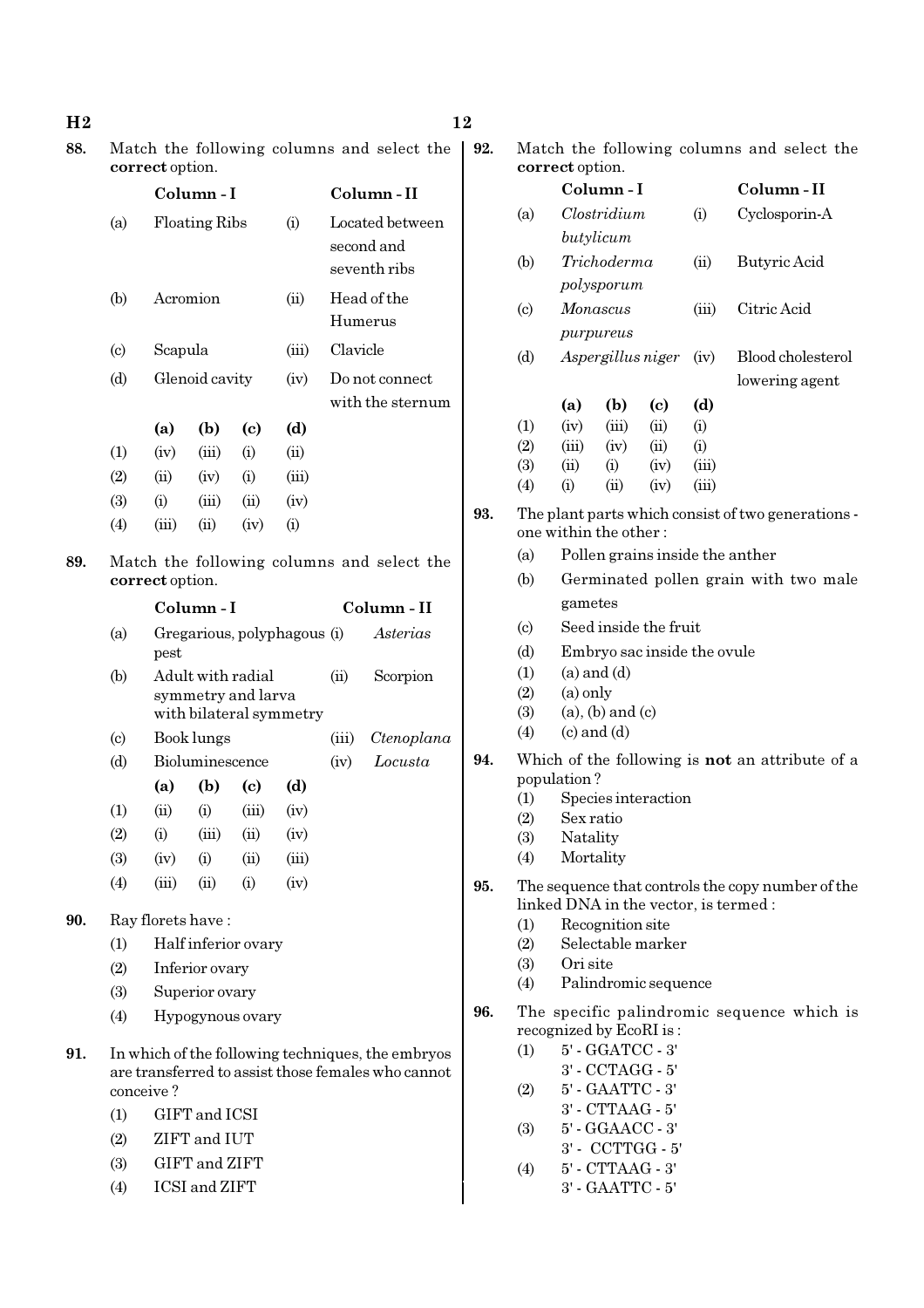- (1) Morgan
- (2) Mendel
- (3) Sutton
- (4) Boveri
- 98. The product(s) of reaction catalyzed by nitrogenase in root nodules of leguminous plants is/are :
	- (1) Ammonia and hydrogen
	- (2) Ammonia alone
	- (3) Nitrate alone
	- (4) Ammonia and oxygen
- 99. Match the following columns and select the correct option.

|                             |            | Column - I                 | Column - II                |       |                |
|-----------------------------|------------|----------------------------|----------------------------|-------|----------------|
| (a)                         | gill slits | $6 - 15$ pairs of          |                            | (i)   | Trygon         |
| (b)                         |            | Heterocercal<br>caudal fin |                            | (ii)  | Cyclostomes    |
| $\left( \mathrm{c} \right)$ |            | Air Bladder                |                            | (iii) | Chondrichthyes |
| (d)                         |            | Poison sting               |                            | (iv)  | Osteichthyes   |
|                             | (a)        | (b)                        | $\left( \mathrm{e}\right)$ | (d)   |                |
| $\left(1\right)$            | (i)        | (iv)                       | (iii)                      | (ii)  |                |
| (2)                         | (ii)       | (iii)                      | (iv)                       | (i)   |                |
| (3)                         | (iii)      | (iv)                       | (i)                        | (ii)  |                |
| (4)                         | (iv)       | (ii)                       | (iii)                      | (i)   |                |
|                             |            |                            |                            |       |                |

- 100. Identify the incorrect statement.
	- (1) Due to deposition of tannins, resins, oils etc., heart wood is dark in colour.
	- (2) Heart wood does not conduct water but gives mechanical support.
	- (3) Sapwood is involved in conduction of water and minerals from root to leaf.
	- (4) Sapwood is the innermost secondary xylem and is lighter in colour.
- 101. In relation to Gross primary productivity and Net primary productivity of an ecosystem, which one of the following statements is correct ?
	- (1) There is no relationship between Gross primary productivity and Net primary productivity.
	- (2) Gross primary productivity is always less than net primary productivity.
	- (3) Gross primary productivity is always more than net primary productivity.
	- (4) Gross primary productivity and Net primary productivity are one and same.
- 102. Which of the following refer to **correct** example(s) of organisms which have evolved due to changes in environment brought about by anthropogenic action ?
	- (a) Darwin's Finches of Galapagos islands.
	- (b) Herbicide resistant weeds.
	- (c) Drug resistant eukaryotes.
	- (d) Man-created breeds of domesticated animals like dogs.
	- $(1)$  only  $(d)$
	- $(2)$  only  $(a)$
	- $(3)$   $(a)$  and  $(c)$
	- $(4)$  (b), (c) and (d)
- 103. Which of the following hormone levels will cause release of ovum (ovulation) from the graffian follicle ?
	- (1) Low concentration of FSH
	- (2) High concentration of Estrogen
	- (3) High concentration of Progesterone
	- (4) Low concentration of LH
- 104. In light reaction, plastoquinone facilitates the transfer of electrons from :
	- (1) PS-I to ATP synthase
	- (2) PS-II to  $\text{Cytb}_6\text{f}$  complex
	- (3) Cytb<sub>6</sub>f complex to PS-I
	- $(4)$  PS-I to NADP<sup>+</sup>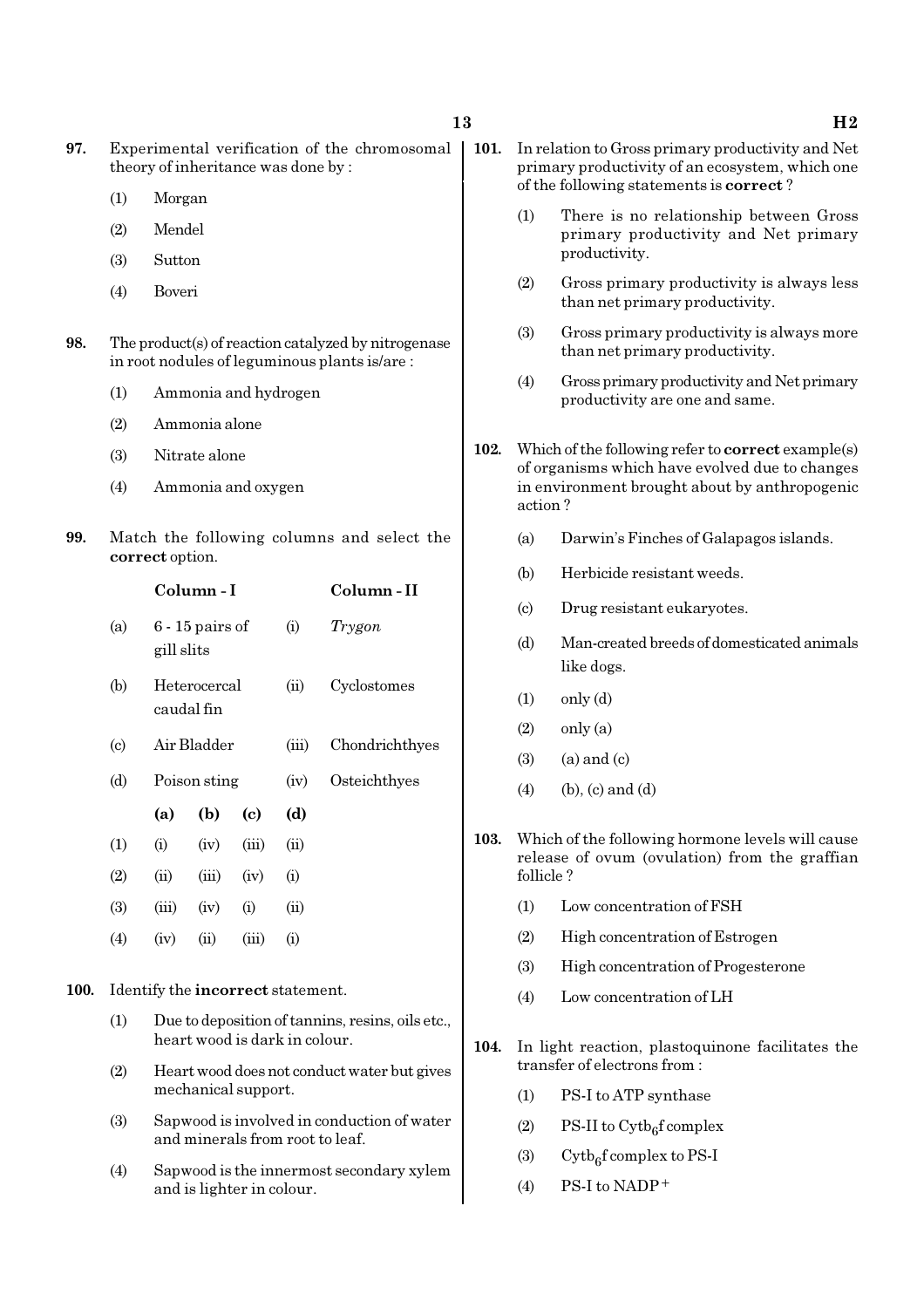### $H2$  and  $14$

- 105. Which of the following statements is not correct ?
	- (1) Genetically engineered insulin is produced in E-Coli.
	- (2) In man insulin is synthesised as a proinsulin.
	- (3) The proinsulin has an extra peptide called C-peptide.
	- (4) The functional insulin has A and B chains linked together by hydrogen bonds.
- 106. From his experiments, S.L. Miller produced amino acids by mixing the following in a closed flask :
	- (1)  $\text{CH}_3, \text{H}_2, \text{NH}_3$  and water vapor at 600°C
	- (2)  $\mathrm{CH}_4, \mathrm{H}_2, \mathrm{NH}_3$  and water vapor at 800°C
	- (3)  $\text{CH}_3, \text{H}_2, \text{NH}_4$  and water vapor at 800°C
	- (4)  $\rm CH_4, H_2, NH_3$  and water vapor at 600°C

### 107. Select the correct match.

| (1) | Thalassemia           | X linked                                       |
|-----|-----------------------|------------------------------------------------|
| (2) | Haemophilia           | Y linked                                       |
| (3) | Phenylketonuria       | Autosomal<br>dominant trait                    |
| (4) | Sickle cell anaemia - | Autosomal<br>recessive trait,<br>chromosome-11 |

- 108. Embryological support for evolution was disapproved by :
	- (1) Oparin
	- (2) Karl Ernst von Baer
	- (3) Alfred Wallace
	- (4) Charles Darwin
- 109. Presence of which of the following conditions in urine are indicative of Diabetes Mellitus ?
	- (1) Renal calculi and Hyperglycaemia
	- (2) Uremia and Ketonuria
	- (3) Uremia and Renal Calculi
	- (4) Ketonuria and Glycosuria
- 110. The enzyme enterokinase helps in conversion of :
	- (1) pepsinogen into pepsin
	- (2) protein into polypeptides
	- (3) trypsinogen into trypsin
	- (4) caseinogen into casein
- 111. Strobili or cones are found in :
	- (1) Equisetum
	- (2) Salvinia
	- (3) Pteris
	- (4) Marchantia
- 112. Meiotic division of the secondary oocyte is completed :
	- (1) At the time of fusion of a sperm with an ovum
	- (2) Prior to ovulation
	- (3) At the time of copulation
	- (4) After zygote formation
- 113. The body of the ovule is fused within the funicle at :
	- (1) Chalaza
	- (2) Hilum
	- (3) Micropyle
	- (4) Nucellus
- 114. Goblet cells of alimentary canal are modified from :
	- (1) Compound epithelial cells
	- (2) Squamous epithelial cells
	- (3) Columnar epithelial cells
	- (4) Chondrocytes
- 115. Which of the following statements about inclusion bodies is incorrect ?
	- (1) These represent reserve material in cytoplasm.
	- (2) They are not bound by any membrane.
	- (3) These are involved in ingestion of food particles.
	- (4) They lie free in the cytoplasm.
- 116. Name the plant growth regulator which upon spraying on sugarcane crop, increases the length of stem, thus increasing the yield of sugarcane crop.
	- (1) Abscisic acid
	- (2) Cytokinin
	- (3) Gibberellin
	- (4) Ethylene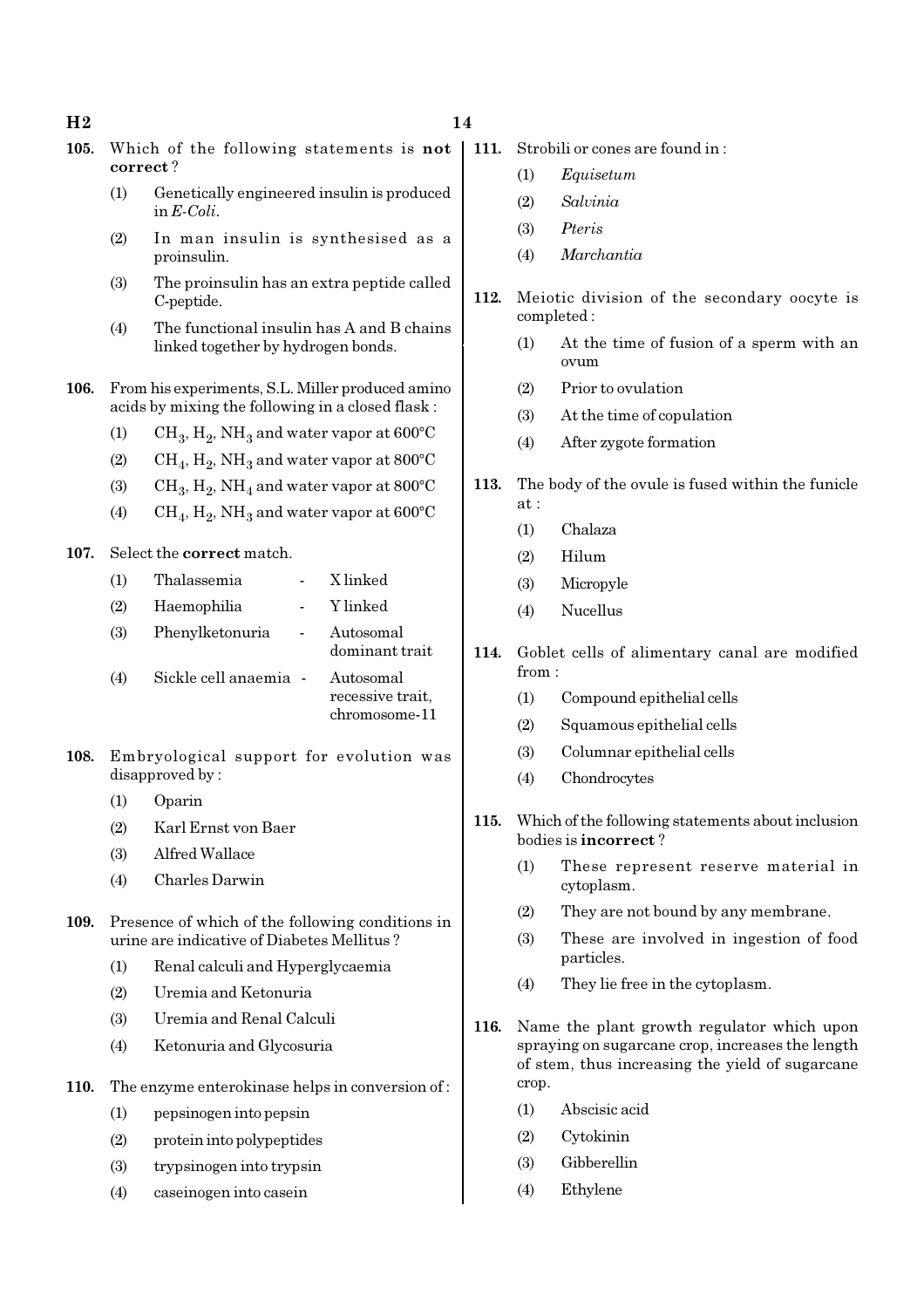- 117. Identify the correct statement with reference to human digestive system.
	- (1) Vermiform appendix arises from duodenum.
	- (2) Ileum opens into small intestine.
	- (3) Serosa is the innermost layer of the alimentary canal.
	- (4) Ileum is a highly coiled part.
- 118. The ovary is half inferior in :
	- (1) Plum
	- (2) Brinjal
	- (3) Mustard
	- (4) Sunflower
- 119. The infectious stage of *Plasmodium* that enters the human body is :
	- (1) Male gametocytes
	- (2) Trophozoites
	- (3) Sporozoites
	- (4) Female gametocytes
- 120. Identify the wrong statement with reference to immunity.
	- (1) Foetus receives some antibodies from mother, it is an example for passive immunity.
	- (2) When exposed to antigen (living or dead) antibodies are produced in the host's body. It is called "Active immunity".
	- (3) When ready-made antibodies are directly given, it is called "Passive immunity".
	- (4) Active immunity is quick and gives full response.
- 121. Match the trophic levels with their correct species examples in grassland ecosystem.
	- (a) Fourth trophic level (i) Crow
	- (b) Second trophic level (ii) Vulture
	- (c) First trophic level (iii) Rabbit
	- (d) Third trophic level (iv) Grass
	- Select the correct option :

|                   | (a)   | (b)   | (c)   | (d)       |
|-------------------|-------|-------|-------|-----------|
| (1)               | (i)   | (ii)  | (iii) | (iv)      |
| (2)               | (ii)  | (iii) | (iv)  | $\rm(i)$  |
| (3)               | (iii) | (ii)  | (i)   | (iv)      |
| $\left( 4\right)$ | (iv)  | (iii) | (ii)  | $\rm (i)$ |

- 122. Which is the important site of formation of glycoproteins and glycolipids in eukaryotic cells ?
	- (1) Polysomes
	- (2) Endoplasmic reticulum
	- (3) Peroxisomes
	- (4) Golgi bodies
- 123. Identify the correct statement with regard to  $G_1$  phase (Gap 1) of interphase.
	- (1) Nuclear Division takes place.
	- (2) DNA synthesis or replication takes place.
	- (3) Reorganisation of all cell components takes place.
	- (4) Cell is metabolically active, grows but does not replicate its DNA.
- 124. The first phase of translation is :
	- (1) Recognition of an anti-codon
	- (2) Binding of mRNA to ribosome
	- (3) Recognition of DNA molecule
	- (4) Aminoacylation of tRNA
- 125. Name the enzyme that facilitates opening of DNA helix during transcription.
	- (1) RNA polymerase
	- (2) DNA ligase
	- (3) DNA helicase
	- (4) DNA polymerase
- 126. The roots that originate from the base of the stem are :
	- (1) Lateral roots
	- (2) Fibrous roots
	- (3) Primary roots
	- (4) Prop roots
- 127. Identify the wrong statement with reference to transport of oxygen.
	- (1) Low  $pCO_2$  in alveoli favours the formation of oxyhaemoglobin.
	- (2) Binding of oxygen with haemoglobin is mainly related to partial pressure of  $\mathrm{O}_2$ .
	- (3) Partial pressure of  $\mathrm{CO}_2$  can interfere with  $O_2$  binding with haemoglobin.
	- (4) Higher  $H^+$  conc. in alveoli favours the formation of oxyhaemoglobin.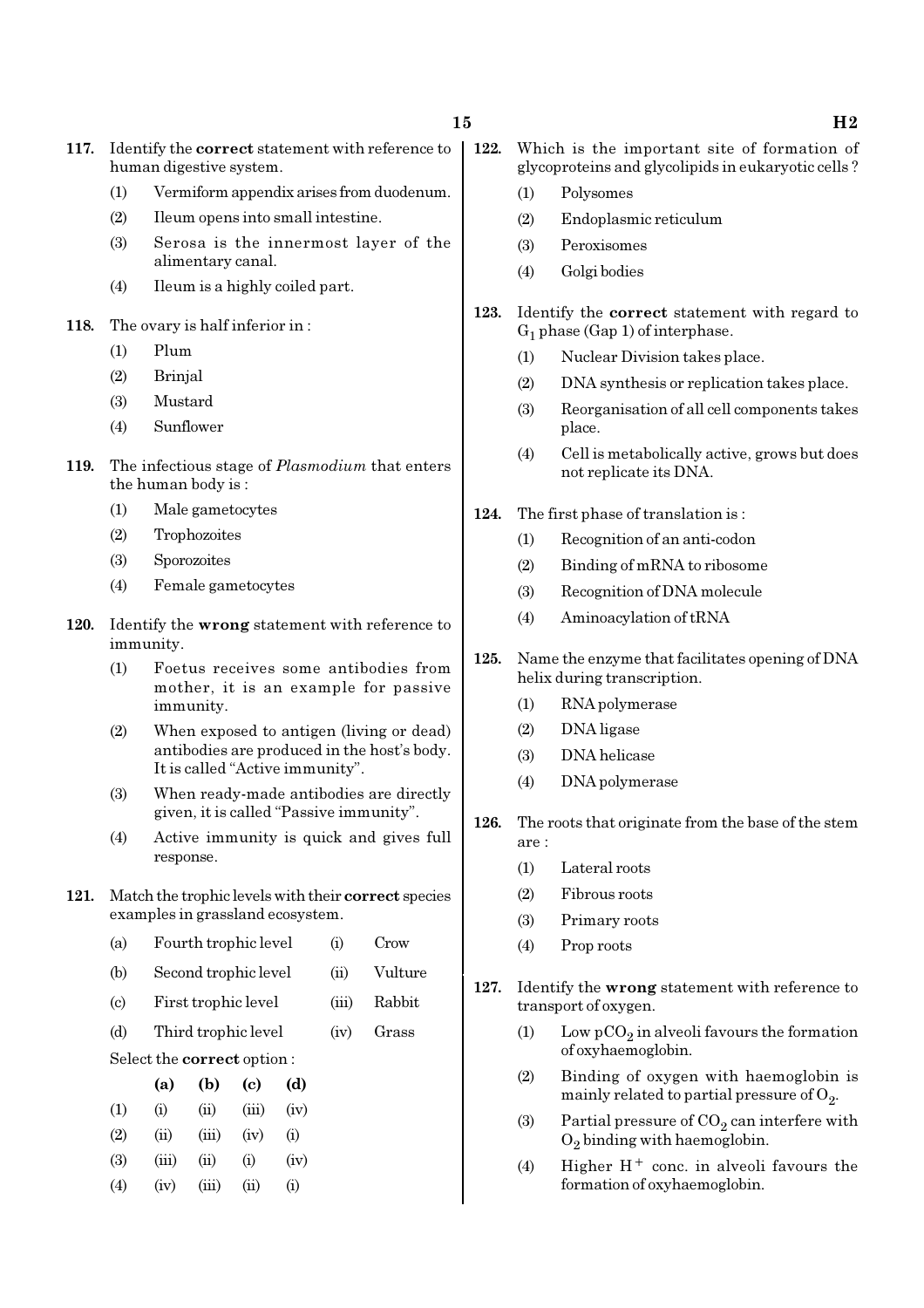$H2 \t\t 16$ 

### 128. Select the correct statement.

- (1) Insulin is associated with hyperglycemia.
- (2) Glucocorticoids stimulate gluconeogenesis.
- (3) Glucagon is associated with hypoglycemia.
- (4) Insulin acts on pancreatic cells and adipocytes.
- 129. Bilaterally symmetrical and acoelomate animals are exemplified by :
	- (1) Annelida
	- (2) Ctenophora
	- (3) Platyhelminthes
	- (4) Aschelminthes
- 130. The oxygenation activity of RuBisCo enzyme in photorespiration leads to the formation of :
	- (1) 1 molecule of 4-C compound and 1 molecule of 2-C compound
	- (2) 2 molecules of 3-C compound
	- (3) 1 molecule of 3-C compound
	- (4) 1 molecule of 6-C compound
- 131. Which one of the following is the most abundant protein in the animals ?
	- (1) Insulin
	- (2) Haemoglobin
	- (3) Collagen
	- (4) Lectin
- 132. Which of the following pairs is of unicellular algae ?
	- (1) Chlorella and Spirulina
	- (2) Laminaria and Sargassum
	- (3) Gelidium and Gracilaria
	- (4) Anabaena and Volvox
- 133. In water hyacinth and water lily, pollination takes place by :
	- (1) insects and water
	- (2) insects or wind
	- (3) water currents only
	- (4) wind and water
- 134. Which of the following statements is correct ?
	- (1) Adenine does not pair with thymine.
	- (2) Adenine pairs with thymine through two H-bonds.
	- (3) Adenine pairs with thymine through one H-bond.
	- (4) Adenine pairs with thymine through three H-bonds.
- 135. Match the following columns and select the correct option.

|                            | Column-I    |            |       |       | Column - II                                 |
|----------------------------|-------------|------------|-------|-------|---------------------------------------------|
| (a)                        | Eosinophils |            |       | (i)   | Immune response                             |
| (b)                        | Basophils   |            |       | (ii)  | Phagocytosis                                |
| $\left( \mathrm{c}\right)$ | Neutrophils |            |       | (iii) | Release<br>histaminase.                     |
|                            |             |            |       |       | destructive<br>enzymes                      |
| (d)                        | Lymphocytes |            |       | (iv)  | Release granules<br>containing<br>histamine |
|                            | (a)         | (b)        | (c)   | (d)   |                                             |
| (1)                        | (ii)        | (i)        | (iii) | (iv)  |                                             |
| (2)                        | (iii)       | (iv)       | (ii)  | (i)   |                                             |
| (3)                        | (iv)        | (i)        | (ii)  | (iii) |                                             |
| $\left( 4\right)$          | $\rm (i)$   | $\rm (ii)$ | (iv)  | (iii) |                                             |

- 136. In a guitar, two strings A and B made of same material are slightly out of tune and produce beats of frequency 6 Hz. When tension in B is slightly decreased, the beat frequency increases to 7 Hz. If the frequency of A is 530 Hz, the original frequency of B will be :
	- (1) 537 Hz
	- (2) 523 Hz
	- (3) 524 Hz
	- (4) 536 Hz
- 137. The capacitance of a parallel plate capacitor with air as medium is  $6 \mu$ F. With the introduction of a dielectric medium, the capacitance becomes  $30 \mu$ F. The permittivity of the medium is :

 $(\epsilon_0 = 8.85 \times 10^{-12} \text{ C}^2 \text{ N}^{-1} \text{ m}^{-2})$ 

- (1)  $5.00 \text{ C}^2 \text{ N}^{-1} \text{ m}^{-2}$
- (2)  $0.44 \times 10^{-13}$  C<sup>2</sup> N<sup>-1</sup> m<sup>-2</sup>
- (3)  $1.77 \times 10^{-12}$  C<sup>2</sup> N<sup>-1</sup> m<sup>-2</sup>
- (4)  $0.44 \times 10^{-10}$  C<sup>2</sup> N<sup>-1</sup> m<sup>-2</sup>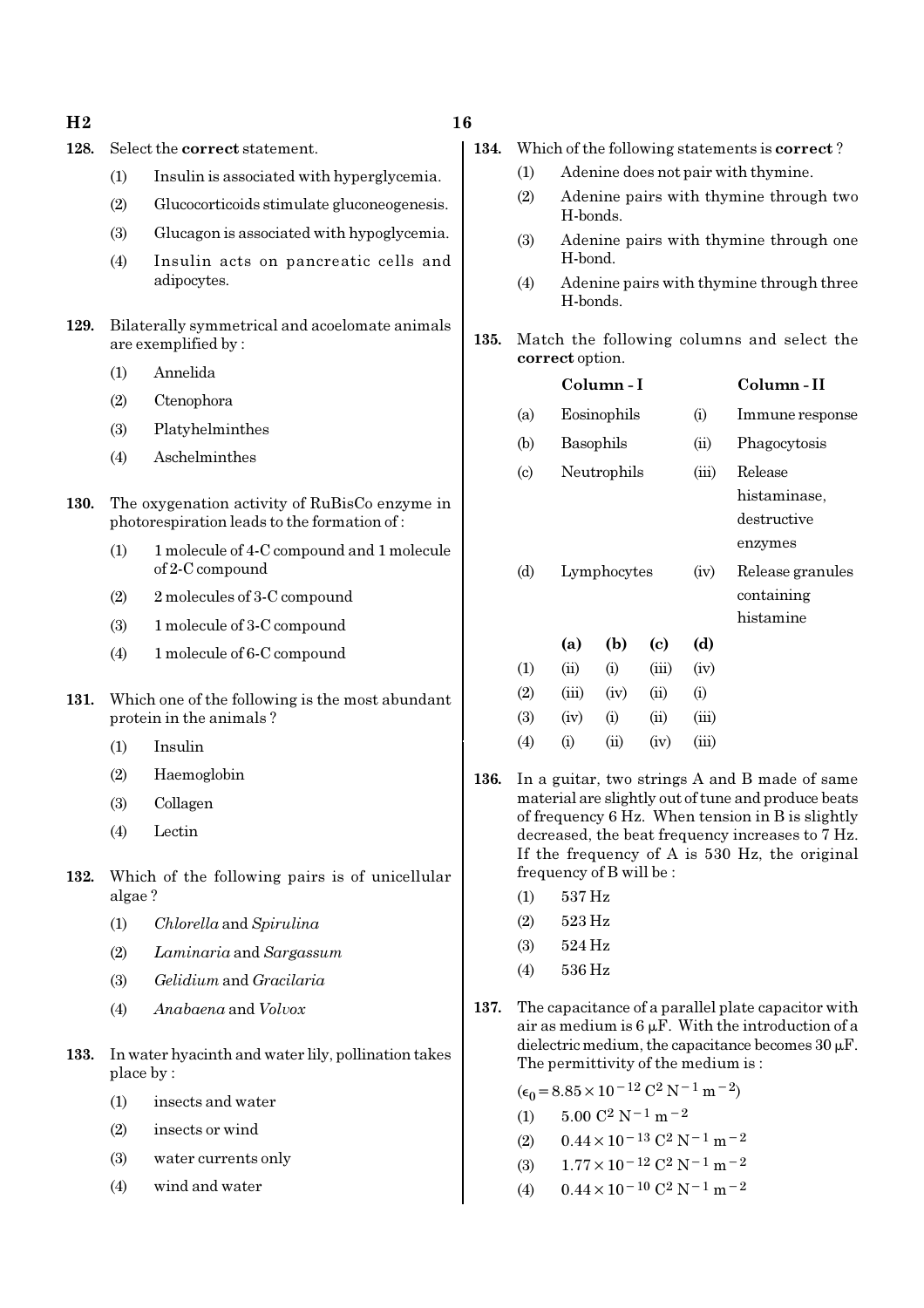- 138. The phase difference between displacement and acceleration of a particle in a simple harmonic motion is :
	- (1) zero
	- (2)  $\pi$  rad π
	- (3)  $\frac{3\pi}{2}$  rad (4)  $\frac{\pi}{2}$  rad π
- 139. Light of frequency 1.5 times the threshold frequency is incident on a photosensitive material. What will be the photoelectric current if the frequency is halved and intensity is doubled ?
	- (1) zero
	- (2) doubled
	- (3) four times
	- (4) one-fourth
- 140. A spherical conductor of radius 10 cm has a charge of  $3.2 \times 10^{-7}$  C distributed uniformly. What is the magnitude of electric field at a point 15 cm from the centre of the sphere ?

$$
\left(\frac{1}{4\pi\epsilon_0} = 9 \times 10^9 \text{ N m}^2/\text{C}^2\right)
$$
  
(1) 1.28 × 10<sup>7</sup> N/C  
(2) 1.28 × 10<sup>4</sup> N/C  
(3) 1.28 × 10<sup>5</sup> N/C

- (4)  $1.28 \times 10^6$  N/C
- 141. Which of the following graph represents the variation of resistivity (ρ) with temperature (T) for copper ?



- 142. For transistor action, which of the following statements is correct ?
	- (1) The base region must be very thin and lightly doped.
	- (2) Base, emitter and collector regions should have same doping concentrations.
	- (3) Base, emitter and collector regions should have same size.
	- (4) Both emitter junction as well as the collector junction are forward biased.
- 143. The average thermal energy for a mono-atomic gas is : ( $\rm{k_{B}}$  is Boltzmann constant and T, absolute temperature)

(1) 
$$
\frac{7}{2} k_{B}T
$$
  
\n(2)  $\frac{1}{2} k_{B}T$   
\n(3)  $\frac{3}{2} k_{B}T$   
\n(4)  $\frac{5}{2} k_{B}T$ 

- 144. In a certain region of space with volume  $0.2 \text{ m}^3$ , the electric potential is found to be 5 V throughout. The magnitude of electric field in this region is :
	- (1) 5 N/C
	- (2) zero
	- (3) 0.5 N/C
	- (4) 1 N/C
- 145. A capillary tube of radius r is immersed in water and water rises in it to a height h. The mass of the water in the capillary is 5 g. Another capillary tube of radius 2r is immersed in water. The mass of water that will rise in this tube is :
	- $(1)$  20.0 g
	- (2) 2.5 g
	- (3) 5.0 g
	- (4)  $10.0 \text{ g}$
- 146. Two particles of mass 5 kg and 10 kg respectively are attached to the two ends of a rigid rod of length 1 m with negligible mass.

The centre of mass of the system from the 5 kg particle is nearly at a distance of :

- $(1)$  80 cm
- (2) 33 cm
- (3) 50 cm
- (4) 67 cm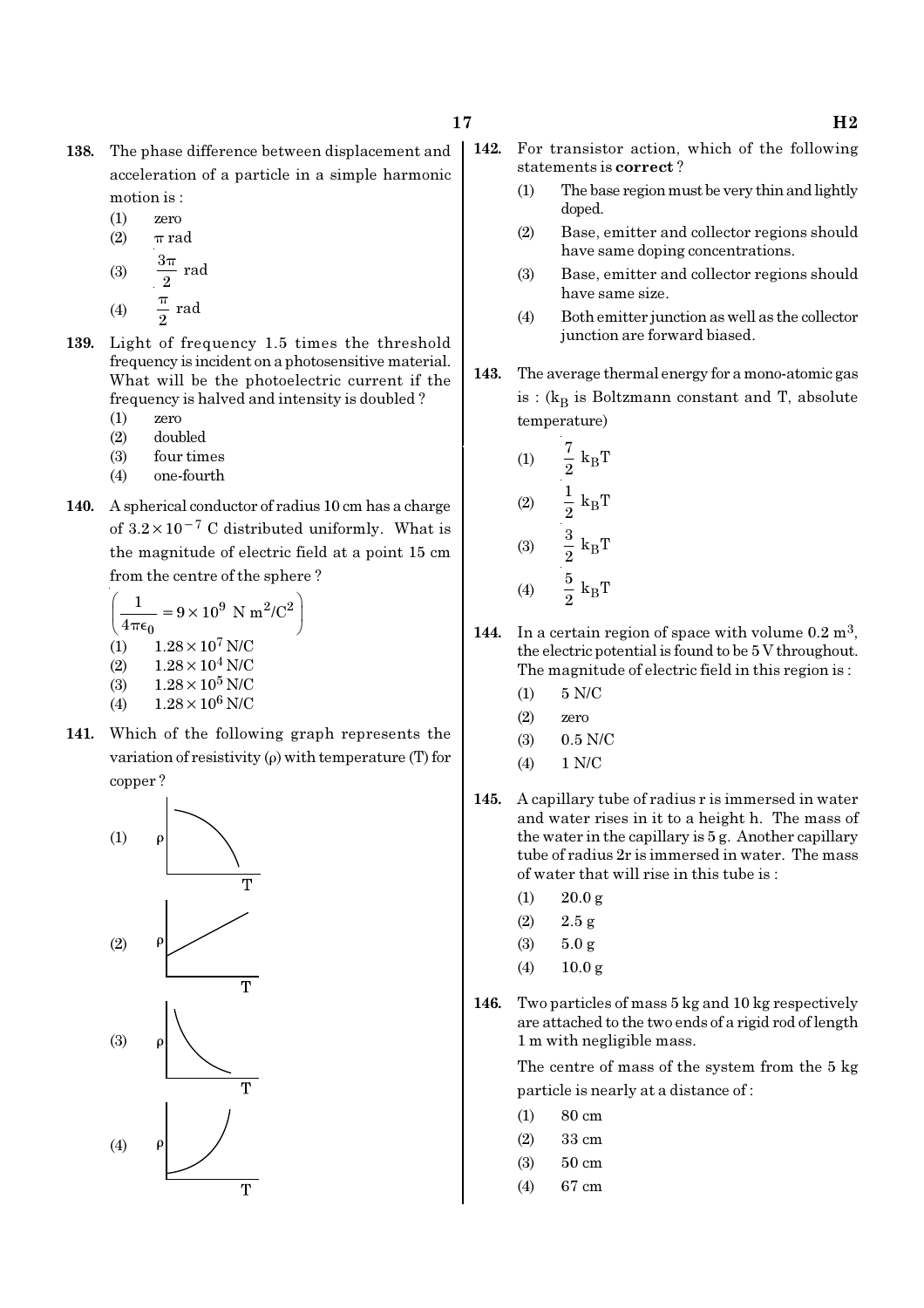### $H2$  and  $18$

- 147. Two cylinders A and B of equal capacity are connected to each other via a stop cock. A contains an ideal gas at standard temperature and pressure. B is completely evacuated. The entire system is thermally insulated. The stop cock is suddenly opened. The process is :
	- (1) isobaric
	- (2) isothermal
	- (3) adiabatic
	- (4) isochoric
- 148. The energy required to break one bond in DNA is  $10^{-20}$  J. This value in eV is nearly :
	- $(1)$  0.006
	- $(2) 6$
	- $(3)$  0.6
	- (4) 0.06
- 149. A ball is thrown vertically downward with a velocity of 20 m/s from the top of a tower. It hits the ground after some time with a velocity of 80 m/s. The height of the tower is :  $(g=10 \text{ m/s}^2)$ 
	- (1) 300 m
	- (2) 360 m
	- (3) 340 m
	- (4) 320 m
- 150. The energy equivalent of 0.5 g of a substance is :
	- (1)  $0.5 \times 10^{13}$  J
	- (2)  $4.5 \times 10^{16}$  J
	- (3)  $4.5 \times 10^{13}$  J
	- (4)  $1.5 \times 10^{13}$  J
- 151. The solids which have the negative temperature coefficient of resistance are :
	- (1) insulators and semiconductors
	- (2) metals
	- (3) insulators only
	- (4) semiconductors only
- 152. An electron is accelerated from rest through a potential difference of V volt. If the de Broglie wavelength of the electron is  $1.227 \times 10^{-2}$  nm, the potential difference is :
	- $(1)$  10<sup>4</sup> V
	- $(2) 10 V$
	- $(3)$  10<sup>2</sup> V
	- (4)  $10^3$  V
- 153. A long solenoid of 50 cm length having 100 turns carries a current of 2.5 A. The magnetic field at the centre of the solenoid is :
	- $(\mu_0 = 4\pi \times 10^{-7} \text{ T m A}^{-1})$ (1)  $3.14 \times 10^{-5}$  T  $(2)$  6.28 × 10<sup>-4</sup> T (3)  $3.14 \times 10^{-4}$  T (4) 6.28  $\times$  10<sup>-5</sup> T
- 154. The ratio of contributions made by the electric field and magnetic field components to the intensity of an electromagnetic wave is : (c=speed of electromagnetic waves)
	- (1)  $1 : c^2$
	- $(2)$  c : 1
	- $(3) \quad 1 : 1$
	- $(4) 1 : c$
- 155. A short electric dipole has a dipole moment of 16×10−<sup>9</sup> C m. The electric potential due to the dipole at a point at a distance of 0.6 m from the centre of the dipole, situated on a line making an angle of  $60^\circ$  with the dipole axis is :

$$
\left(\frac{1}{4\pi\epsilon_0} = 9 \times 10^9 \text{ N m}^2/\text{C}^2\right)
$$

- (1) zero
- $(2) 50 V$
- (3) 200 V
- $(4)$  400 V
- 156. An iron rod of susceptibility 599 is subjected to a magnetising field of 1200 A m−1. The permeability of the material of the rod is :

 $(\mu_0 = 4\pi \times 10^{-7} \text{ T m A}^{-1})$ 

- (1)  $2.4\pi \times 10^{-7}$  T m A<sup>-1</sup>
- (2)  $2.4\pi \times 10^{-4}$  T m A<sup>-1</sup>
- (3)  $8.0 \times 10^{-5}$  T m A<sup>-1</sup>
- (4)  $2.4\pi \times 10^{-5}$  T m A<sup>-1</sup>
- 157. A body weighs 72 N on the surface of the earth. What is the gravitational force on it, at a height equal to half the radius of the earth ?
	- $(1)$  24 N
	- (2) 48 N
	- (3) 32 N
	- (4) 30 N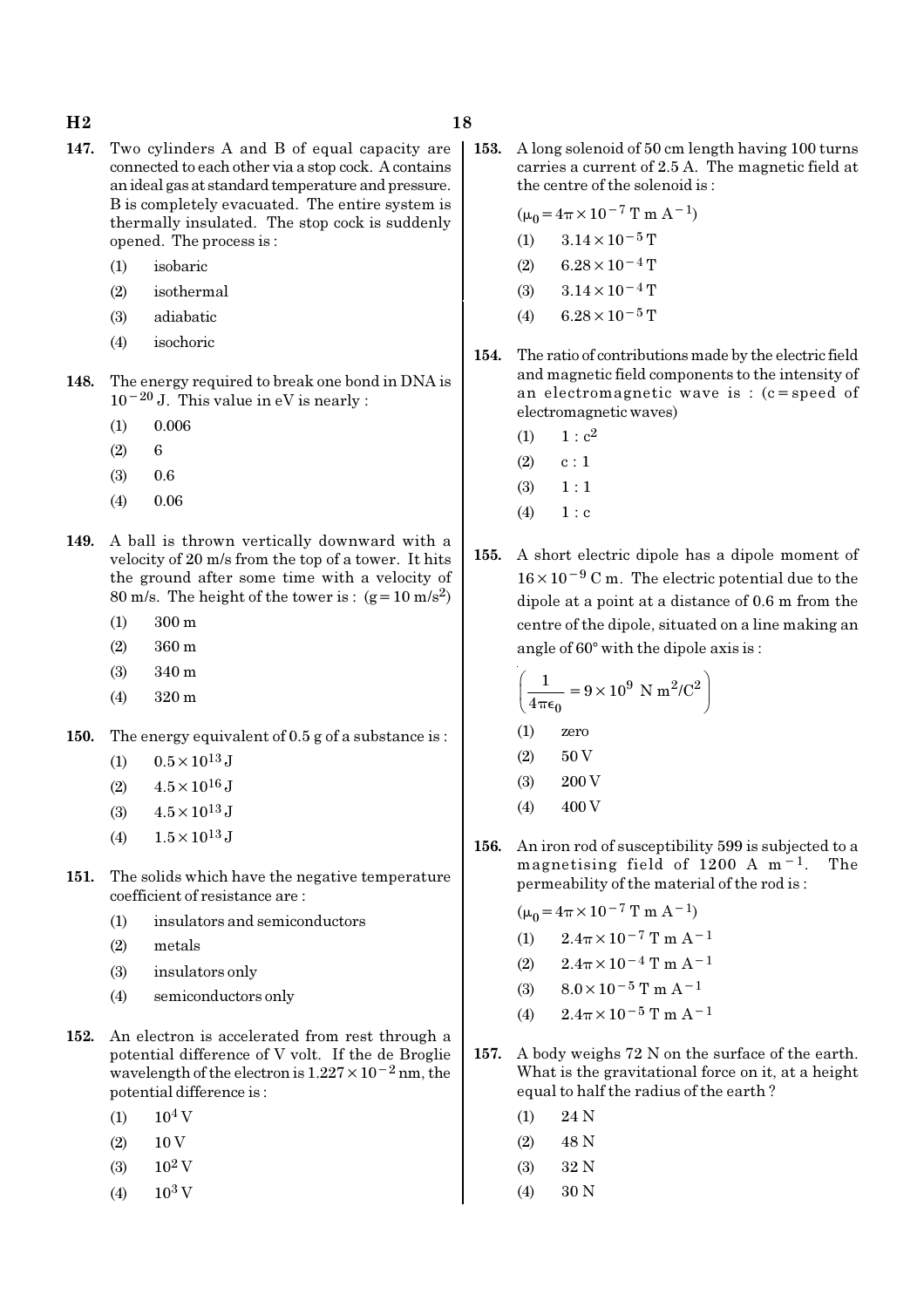158. A screw gauge has least count of 0.01 mm and there are 50 divisions in its circular scale.

The pitch of the screw gauge is :

- (1) 1.0 mm
- (2) 0.01 mm
- (3) 0.25 mm
- (4) 0.5 mm
- 159. The quantities of heat required to raise the temperature of two solid copper spheres of radii  $r_1$  and  $r_2$  ( $r_1$ =1.5  $r_2$ ) through 1 K are in the ratio :
	- (1) 5 3 (2) 27 8 (3)  $\frac{9}{4}$ (4)  $\frac{3}{2}$
- 160. Two bodies of mass 4 kg and 6 kg are tied to the ends of a massless string. The string passes over a pulley which is frictionless (see figure). The acceleration of the system in terms of acceleration due to gravity (g) is :



- 161. Assume that light of wavelength 600 nm is coming from a star. The limit of resolution of telescope whose objective has a diameter of 2 m is :
	- (1)  $6.00 \times 10^{-7}$  rad
	- (2)  $3.66 \times 10^{-7}$  rad
	- (3) 1.83×10−7 rad
	- (4)  $7.32 \times 10^{-7}$  rad
- 162. The increase in the width of the depletion region in a p-n junction diode is due to :
	- (1) increase in forward current
	- (2) forward bias only
	- (3) reverse bias only
	- (4) both forward bias and reverse bias
- 163. Light with an average flux of 20 W/cm2 falls on a non-reflecting surface at normal incidence having surface area 20 cm<sup>2</sup>. The energy received by the surface during time span of 1 minute is :
	- (1)  $48 \times 10^3$  J
	- (2)  $10 \times 10^3$  J
	- (3)  $12 \times 10^3$  J
	- (4)  $24 \times 10^3$  J
- 164. The mean free path for a gas, with molecular diameter d and number density n can be expressed as :

(1) 
$$
\frac{1}{\sqrt{2} n^2 \pi^2 d^2}
$$
  
(2) 
$$
\frac{1}{\sqrt{2} n \pi d}
$$
  
(3) 
$$
\frac{1}{\sqrt{2} n \pi d^2}
$$
  
(4) 
$$
\frac{1}{\sqrt{2} n^2 \pi d^2}
$$

- 165. A 40  $\mu$ F capacitor is connected to a 200 V, 50 Hz ac supply. The rms value of the current in the circuit is, nearly :
	- (1) 25.1 A
	- (2) 1.7 A
	- (3) 2.05 A
	- (4) 2.5 A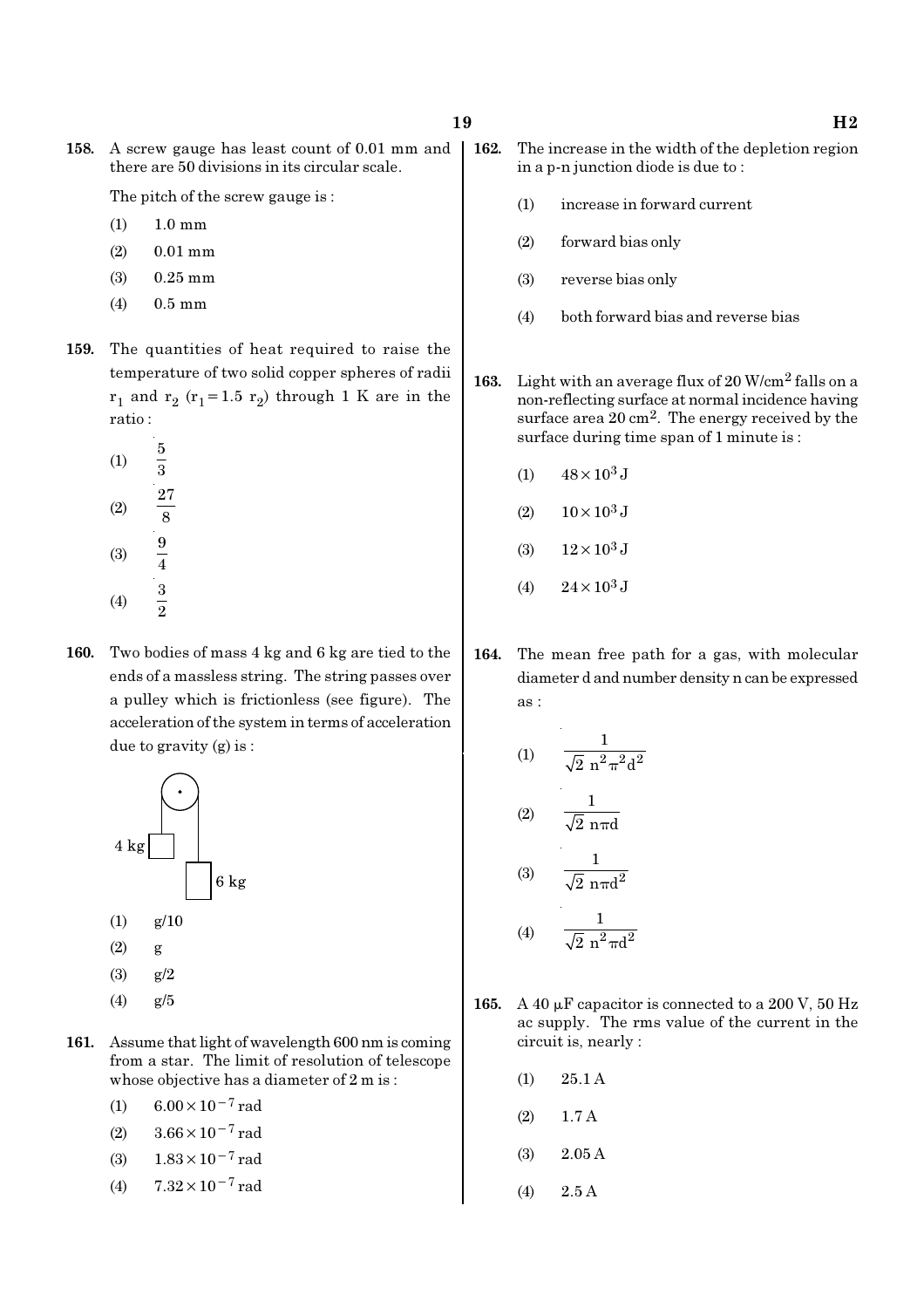166. The color code of a resistance is given below :



The values of resistance and tolerance, respectively, are :

- (1) 470  $\Omega$ , 5%
- (2)  $470 \text{ k}\Omega, 5\%$
- (3)  $47 \text{ k}\Omega$ , 10%
- (4)  $4.7 \text{ k}\Omega, 5\%$
- 167. A wire of length L, area of cross section A is hanging from a fixed support. The length of the wire changes to  $\mathrm{L}_1$  when mass M is suspended from its free end. The expression for Young's modulus is :

(1)  
\n
$$
\frac{MgL}{A(L_{1} - L)}
$$
\n(2)  
\n
$$
\frac{MgL_{1}}{AL}
$$
\n(3)  
\n
$$
\frac{Mg(L_{1} - L)}{AL}
$$
\n(4)  
\n
$$
\frac{MgL}{AL_{1}}
$$

168. For the logic circuit shown, the truth table is :



- 169. A series LCR circuit is connected to an ac voltage source. When L is removed from the circuit, the phase difference between current and voltage  $is \frac{1}{3}$ π . If instead C is removed from the circuit, the phase difference is again  $\frac{1}{3}$ π between current and voltage. The power factor of the circuit is :
	- $(1)$  −1.0
	- (2) zero
	- (3) 0.5
	- (4) 1.0
- 170. Dimensions of stress are :
	- (1)  $[ML^{-1}T^{-2}]$
	- (2) [MLT−2]
	- (3)  $[ML^2T^{-2}]$
	- (4)  $[ML^0T^{-2}]$
- 171. A cylinder contains hydrogen gas at pressure of  $249$  kPa and temperature  $27^{\circ}$ C.

Its density is :  $(R=8.3 \text{ J mol}^{-1} \text{ K}^{-1})$ 

- $(1)$  0.02 kg/m<sup>3</sup>
- (2)  $0.5 \text{ kg/m}^3$
- (3)  $0.2 \text{ kg/m}^3$
- (4)  $0.1 \text{ kg/m}^3$
- 172. Find the torque about the origin when a force of  $3 \hat{j}$  N acts on a particle whose position vector is  $2 \hat{k}$  m  $\cdot$ 
	- (1)  $6 \stackrel{\wedge}{k}$  N m
	- (2)  $6i \stackrel{\wedge}{\smash{\wedge}} Nm$
	- (3)  $6\hat{j}$  N m
	- (4)  $-6\hat{i}$  N m
- 173. For which one of the following, Bohr model is not valid ?
	- (1) Singly ionised neon atom  $(Ne<sup>+</sup>)$
	- (2) Hydrogen atom
	- (3) Singly ionised helium atom  $(He<sup>+</sup>)$
	- (4) Deuteron atom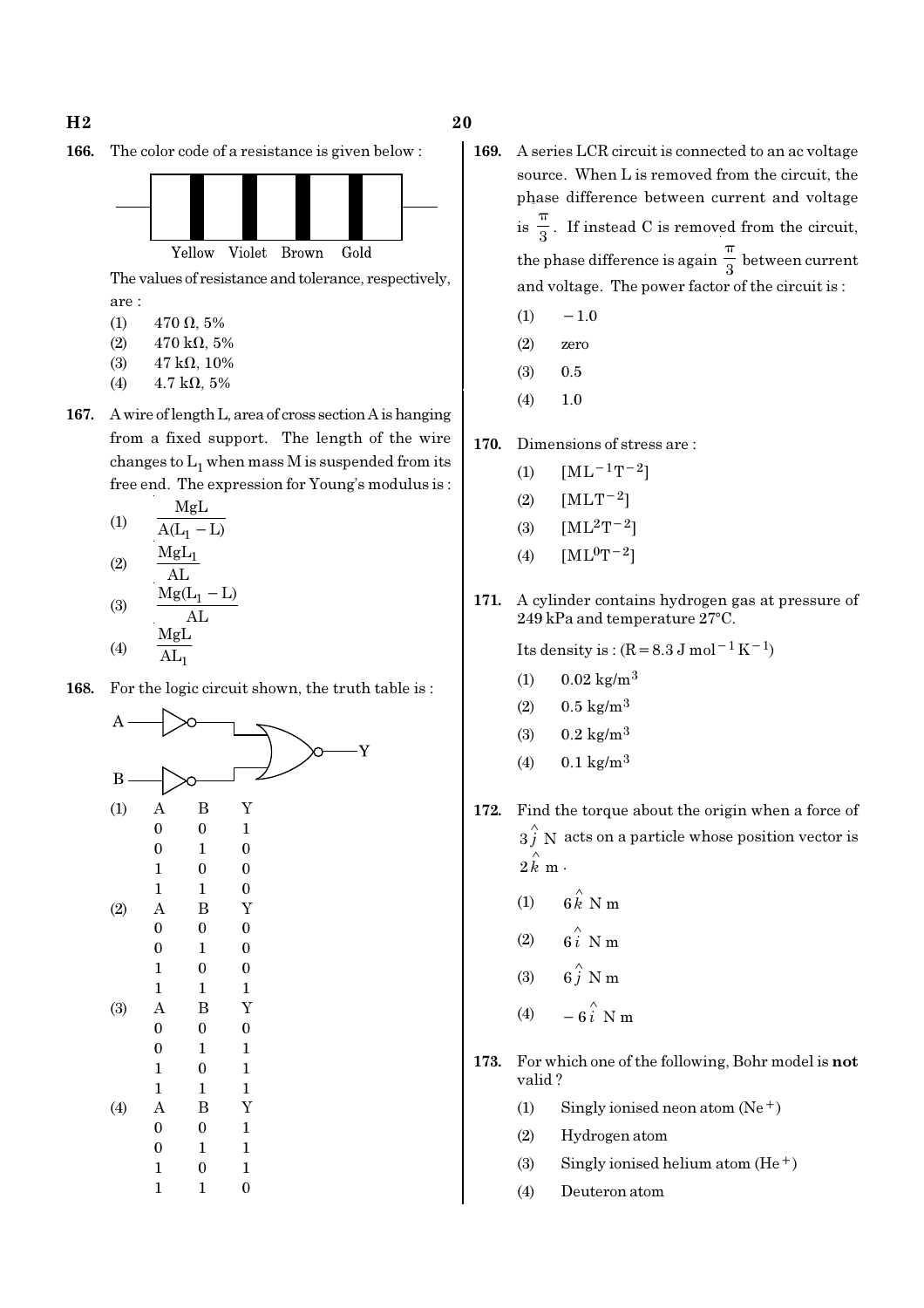- 174. When a uranium isotope  $^{235}_{92}$ U is bombarded with a neutron, it generates  $^{89}_{36}\text{Kr}$  , three neutrons and :
	- (1)  $\frac{103}{36}$ Kr
	- (2)  $\frac{144}{56}Ba$
	- (3)  $\frac{91}{40}Zr$
	- (4)  $\frac{101}{36}$ Kr
- 175. Taking into account of the significant figures, what is the value of 9.99 m−0.0099 m ?
	- (1) 9.9 m
	- (2) 9.9801 m
	- (3) 9.98 m
	- (4) 9.980 m
- **176.** The Brewsters angle  $i<sub>b</sub>$  for an interface should be :
	- (1)  $i_h = 90^\circ$
	- (2)  $0^{\circ} < i_b < 30^{\circ}$
	- (3)  $30^{\circ} < i_b < 45^{\circ}$
	- (4)  $45^{\circ} < i_b < 90^{\circ}$
- 177. A charged particle having drift velocity of  $7.5 \times 10^{-4}$  m s<sup>-1</sup> in an electric field of  $3 \times 10^{-10}$  Vm<sup>-1</sup>, has a mobility in m<sup>2</sup> V<sup>-1</sup> s<sup>-1</sup> of :
	- $(1)$  2.25 × 10<sup>-15</sup>
	- $(2)$  2.25  $\times$  10<sup>15</sup>
	- (3)  $2.5 \times 10^6$
	- $(4)$  2.5×10<sup>-6</sup>
- 178. In Young's double slit experiment, if the separation between coherent sources is halved and the distance of the screen from the coherent sources is doubled, then the fringe width becomes :
	- (1) one-fourth
	- (2) double
	- (3) half
	- (4) four times
- 179. A resistance wire connected in the left gap of a metre bridge balances a 10  $\Omega$  resistance in the right gap at a point which divides the bridge wire in the ratio  $3:2$ . If the length of the resistance wire is 1.5 m, then the length of 1  $\Omega$  of the resistance wire is :
	- (1)  $1.5 \times 10^{-2}$  m
	- (2)  $1.0 \times 10^{-2}$  m
	- (3)  $1.0 \times 10^{-1}$  m
	- (4)  $1.5 \times 10^{-1}$  m
- 180. A ray is incident at an angle of incidence  $i$  on one surface of a small angle prism (with angle of prism A) and emerges normally from the opposite surface. If the refractive index of the material of the prism is  $\mu$ , then the angle of incidence is nearly equal to :

(1) 
$$
\frac{\mu A}{2}
$$
  
\n(2)  $\frac{A}{2\mu}$   
\n(3)  $\frac{2A}{\mu}$   
\n(4)  $\mu A$ 

- o 0 o -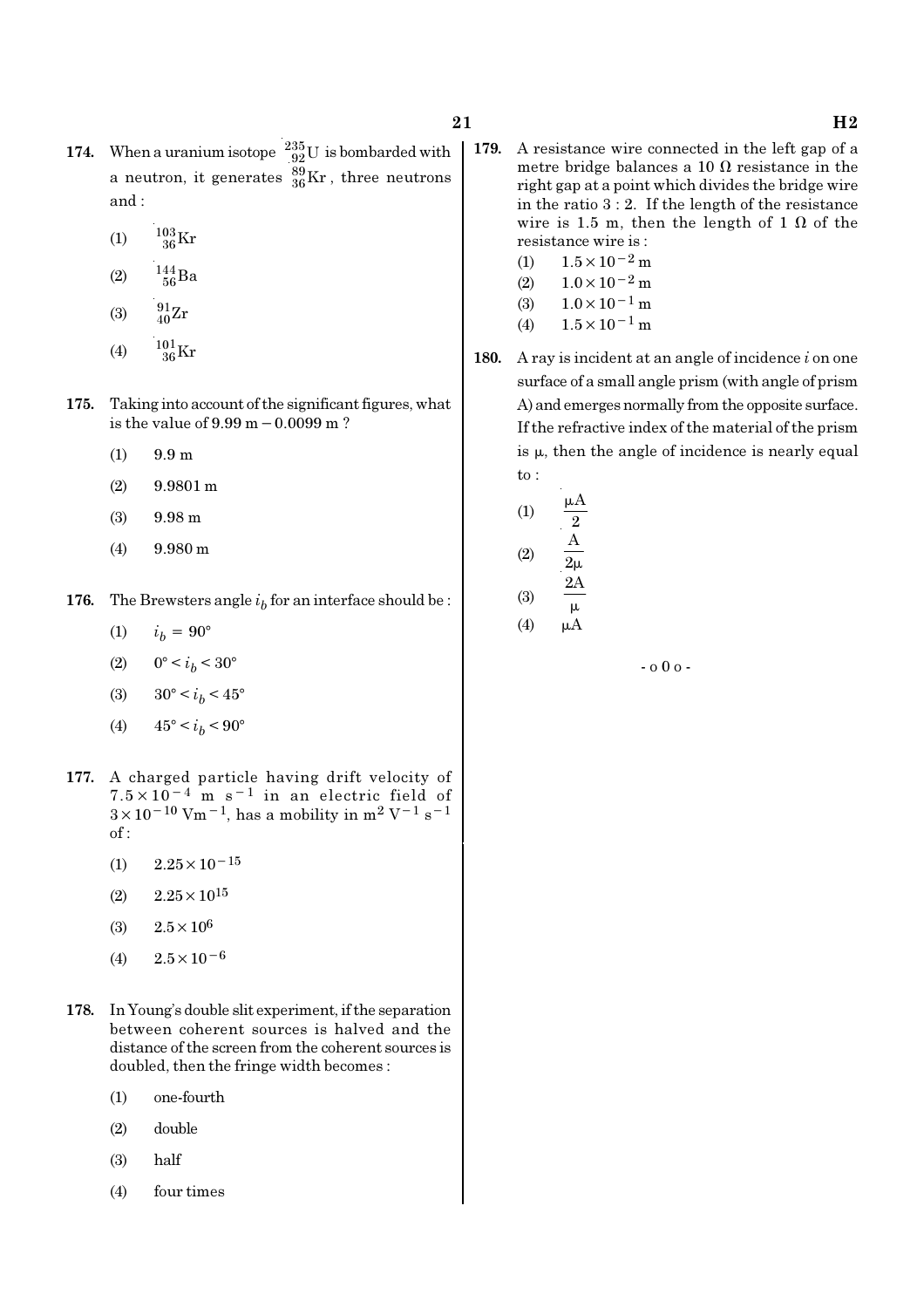# H<sub>2</sub>  $22$ Space For Rough Work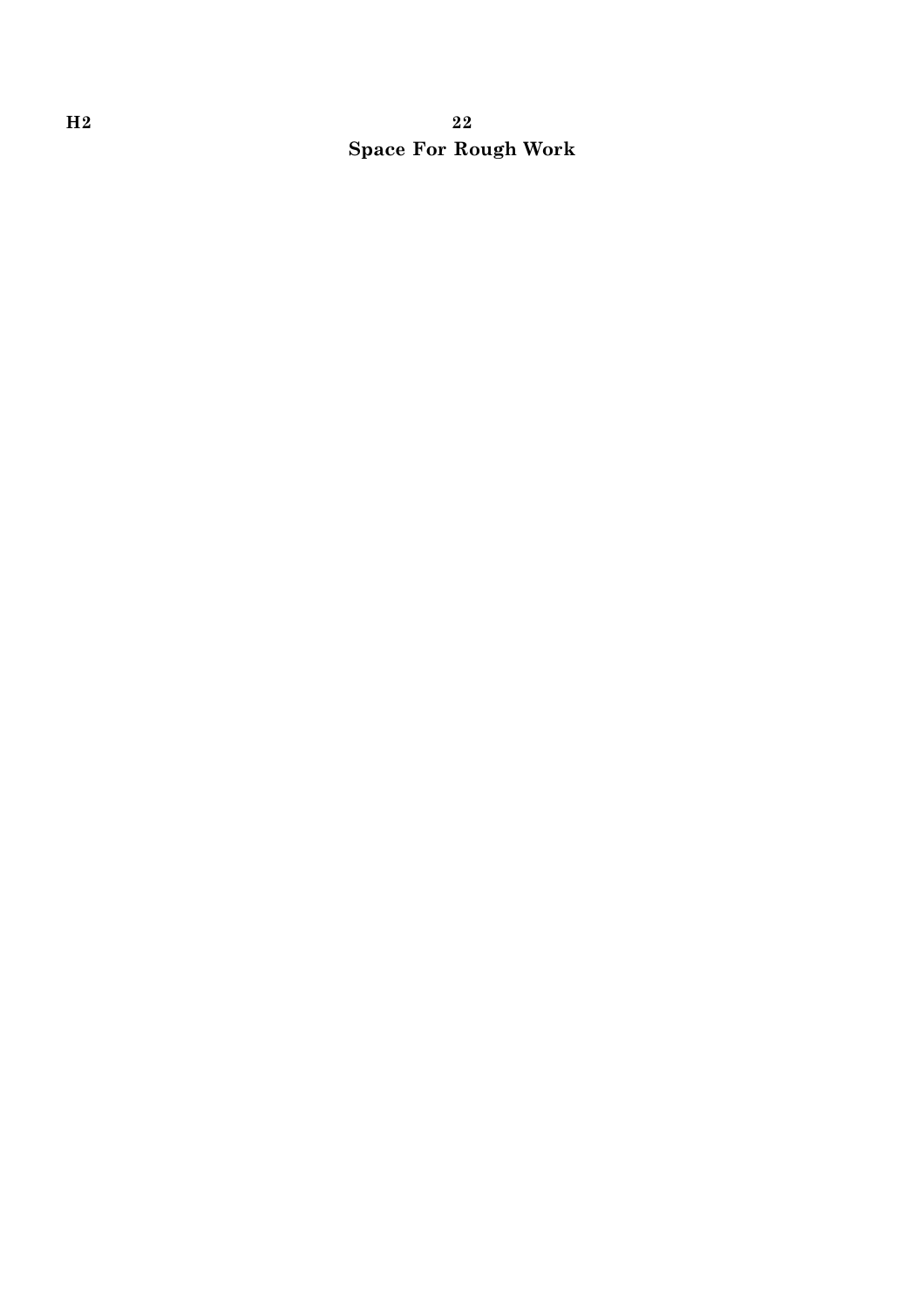# 23 H2 Space For Rough Work